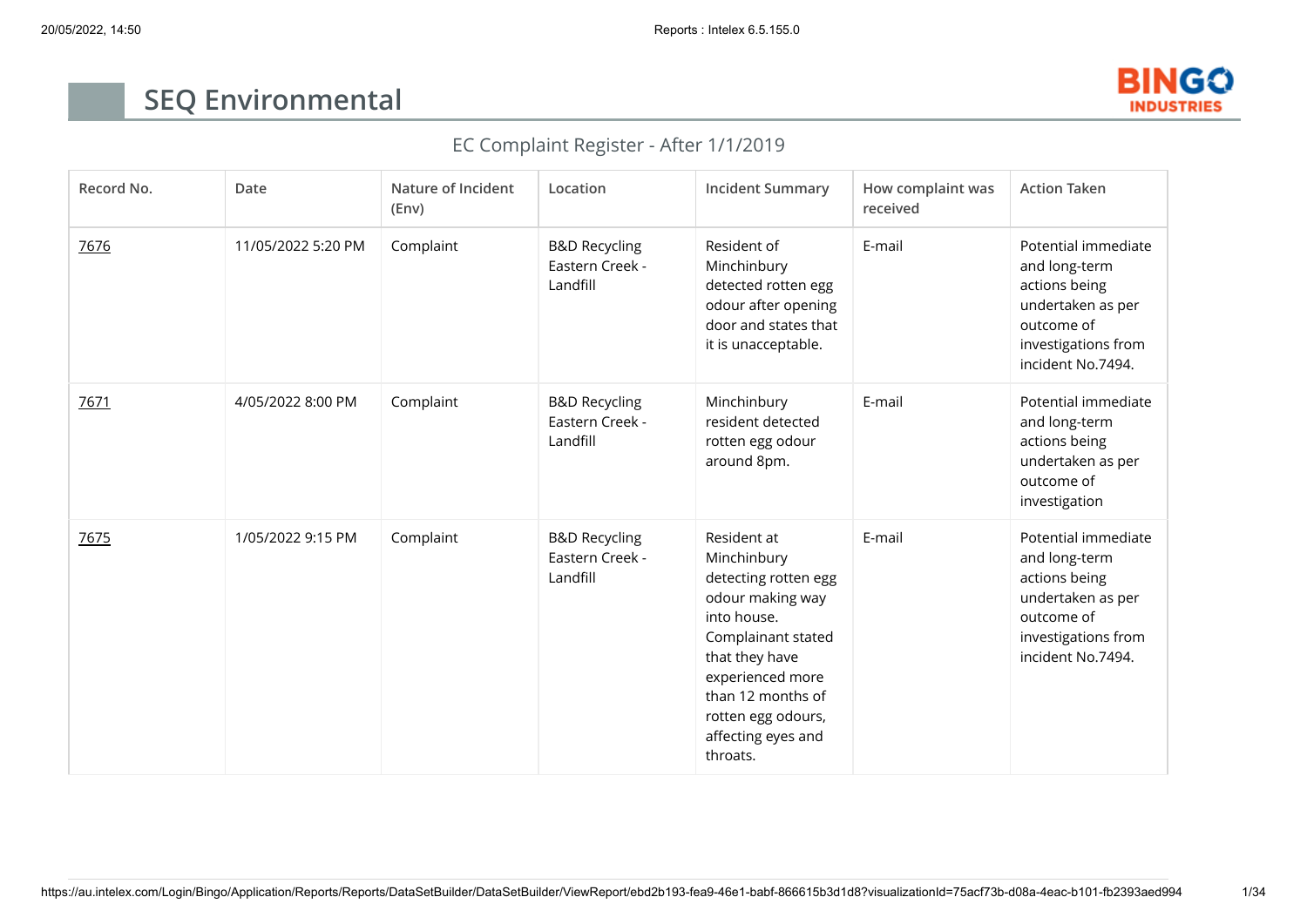| Record No. | Date                   | Nature of Incident<br>(Env) | Location                                                | <b>Incident Summary</b>                                                                                                                              | How complaint was<br>received | <b>Action Taken</b>                                                                                                                  |
|------------|------------------------|-----------------------------|---------------------------------------------------------|------------------------------------------------------------------------------------------------------------------------------------------------------|-------------------------------|--------------------------------------------------------------------------------------------------------------------------------------|
| 7577       | 21/04/2022 10:30<br>PM | Complaint                   | <b>B&amp;D Recycling</b><br>Eastern Creek -<br>Landfill | Complainant<br>detected rotten egg<br>odour and believes<br>the measures taken<br>aren't happening.                                                  | E-mail                        | Potential immediate<br>and long-term<br>actions being<br>undertaken as per<br>outcome of<br>investigations from<br>incident No.7494. |
| 7580       | 19/04/2022 8:56 PM     | Complaint                   | <b>B&amp;D Recycling</b><br>Eastern Creek -<br>Landfill | Rotten egg odour<br>interrupted<br>complainant's plans<br>and forced them<br>indoors and to close<br>the house and has<br>caused them a<br>headache. | E-mail                        | Potential immediate<br>and long-term<br>actions being<br>undertaken as per<br>outcome of<br>investigations from<br>incident No.7494. |
| 7578       | 19/04/2022 4:51 PM     | Complaint                   | <b>B&amp;D Recycling</b><br>Eastern Creek -<br>Landfill | Very strong odour<br>reported.                                                                                                                       | E-mail                        | Potential immediate<br>and long-term<br>actions being<br>undertaken as per<br>outcome of<br>investigations from<br>incident No.7494. |
| 7579       | 19/04/2022 11:25<br>AM | Complaint                   | <b>B&amp;D Recycling</b><br>Eastern Creek -<br>Landfill | Rotten egg gas<br>odour detected at<br>11.25am while<br>attempting to drink<br>coffee in the sun.                                                    | E-mail                        | Potential immediate<br>and long-term<br>actions being<br>undertaken as per<br>outcome of<br>investigations from<br>incident No.7494. |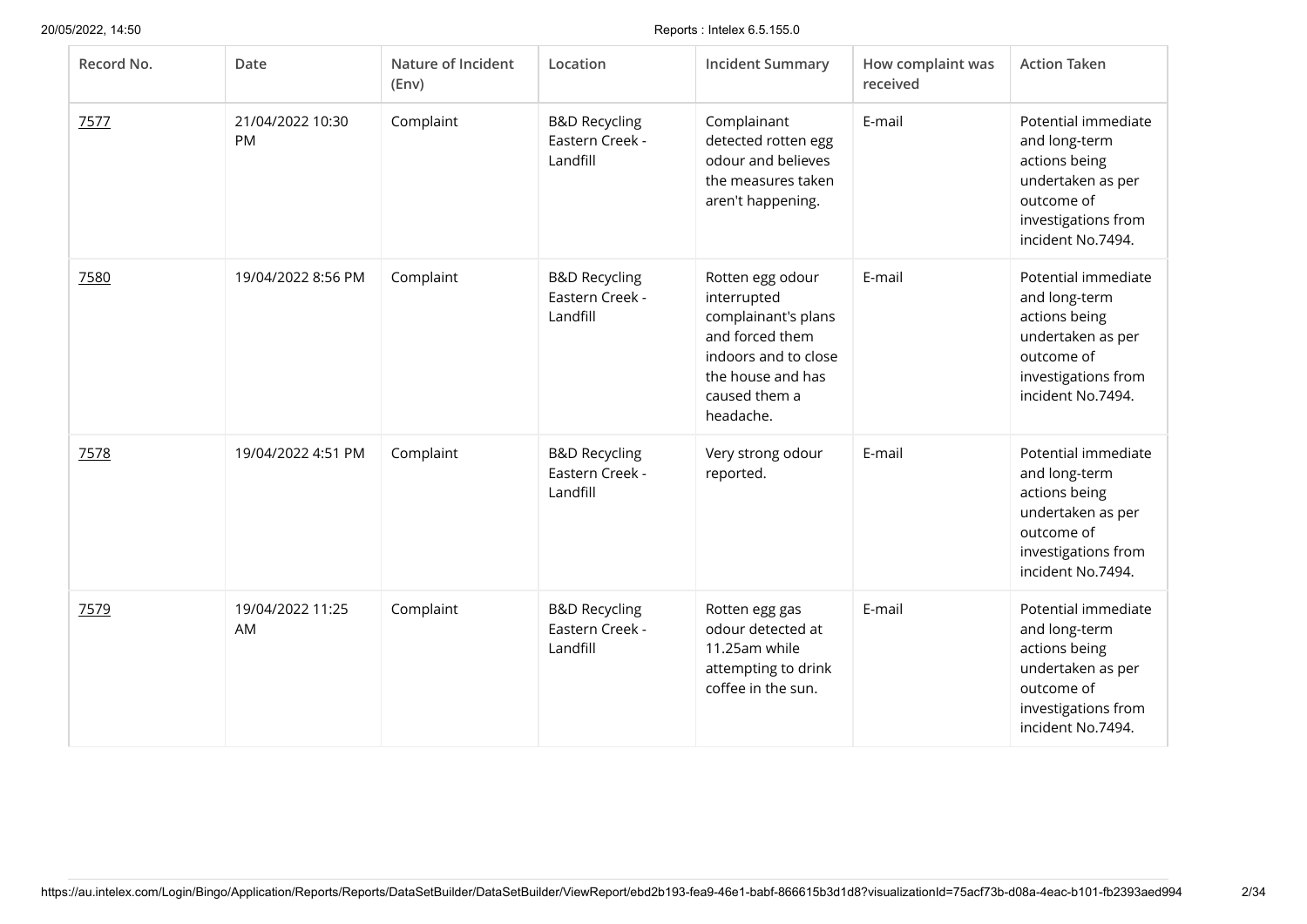| Record No. | Date               | Nature of Incident<br>(Env) | Location                                                | <b>Incident Summary</b>                                                                                                                                                                         | How complaint was<br>received | <b>Action Taken</b>                                                                                                                  |
|------------|--------------------|-----------------------------|---------------------------------------------------------|-------------------------------------------------------------------------------------------------------------------------------------------------------------------------------------------------|-------------------------------|--------------------------------------------------------------------------------------------------------------------------------------|
| 7584       | 12/04/2022 9:58 PM | Complaint                   | <b>B&amp;D Recycling</b><br>Eastern Creek -<br>Landfill | Complainant<br>detected rotten<br>egg/garbage odour<br>in Minchinbury for<br>the past 3-5 weeks<br>which is more<br>prevalent on certain<br>days and is really<br>bad at the time of<br>report. | E-mail                        | Potential immediate<br>and long-term<br>actions being<br>undertaken as per<br>outcome of<br>investigations from<br>incident No.7494. |
| 7585       | 12/04/2022 7:00 PM | Complaint                   | <b>B&amp;D Recycling</b><br>Eastern Creek -<br>Landfill | Strong rotten egg<br>odour allegedly<br>emanating from<br>Bingo. With the<br>worst period during<br>7.00-7.30pm.<br>Complainant does<br>not believe the<br>current actions are<br>working.      | E-mail                        | Potential immediate<br>and long-term<br>actions being<br>undertaken as per<br>outcome of<br>investigations from<br>incident No.7494. |
| 7581       | 11/04/2022 2:05 PM | Complaint                   | <b>B&amp;D Recycling</b><br>Eastern Creek -<br>Landfill | Rotten egg odour<br>detected causing<br>stress and angst.                                                                                                                                       | E-mail                        | Potential immediate<br>and long-term<br>actions being<br>undertaken as per<br>outcome of<br>investigations from<br>incident No.7494. |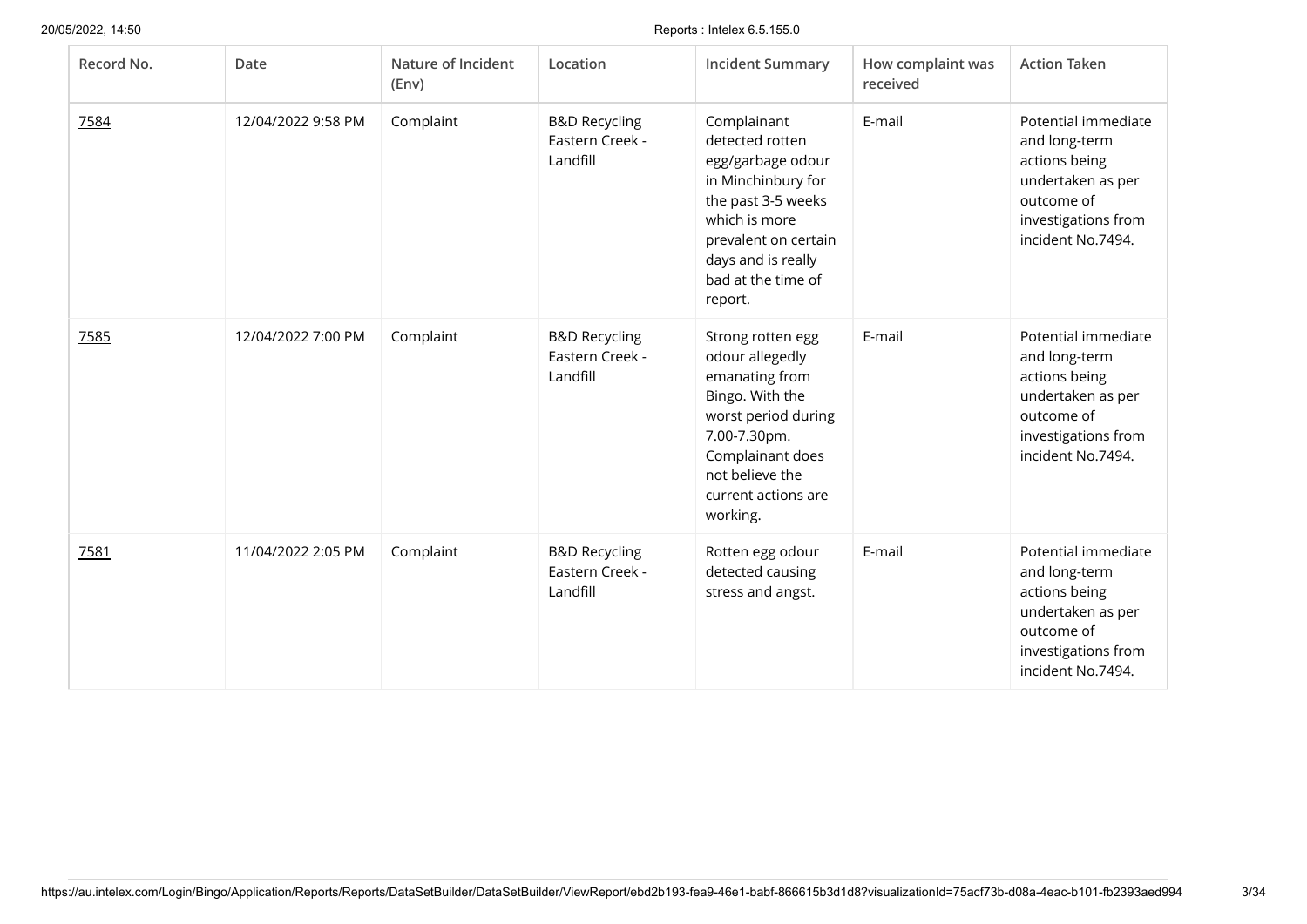| Record No. | Date               | Nature of Incident<br>(Env) | Location                                                | <b>Incident Summary</b>                                                                                                                                                                            | How complaint was<br>received | <b>Action Taken</b>                                                                                                                                                                          |
|------------|--------------------|-----------------------------|---------------------------------------------------------|----------------------------------------------------------------------------------------------------------------------------------------------------------------------------------------------------|-------------------------------|----------------------------------------------------------------------------------------------------------------------------------------------------------------------------------------------|
| 7582       | 9/04/2022 10:15 PM | Complaint                   | <b>B&amp;D Recycling</b><br>Eastern Creek -<br>Landfill | After returning from<br>a night out, the<br>complainant<br>detected a rotten<br>egg smell allegedly<br>emanating from<br>Bingo and was the<br>worst they have<br>smelt for a<br>considerable time. | E-mail                        | Potential immediate<br>and long-term<br>actions being<br>undertaken as per<br>outcome of<br>investigations from<br>incident No.7494.                                                         |
| 7583       | 9/04/2022 2:59 PM  | Complaint                   | <b>B&amp;D Recycling</b><br>Eastern Creek -<br>Landfill | Rotten egg/garbage<br>smell in detected<br>over the past 2<br>months which is<br>more prevalent on<br>certain days.<br>Allegedly coming<br>from Bingo waste<br>facility in Eastern<br>Creek        | E-mail                        | Potential immediate<br>and long-term<br>actions being<br>undertaken as per<br>outcome of<br>investigations from<br>incident No.7494.                                                         |
| 7284       | 4/04/2022 3:30 PM  | Complaint                   | <b>B&amp;D Recycling</b><br>Eastern Creek -<br>Landfill | Odour complaint<br>received via email<br>from a resident in<br>Minchinbury about a<br>rotten egg smell at<br>3.30pm.                                                                               | E-mail                        | After receiving the<br>complaint, a<br>member of staff<br>went to the address<br>to investigate. No<br>odours were<br>detected at the time<br>of arrival. Reviewed<br>site and flare status. |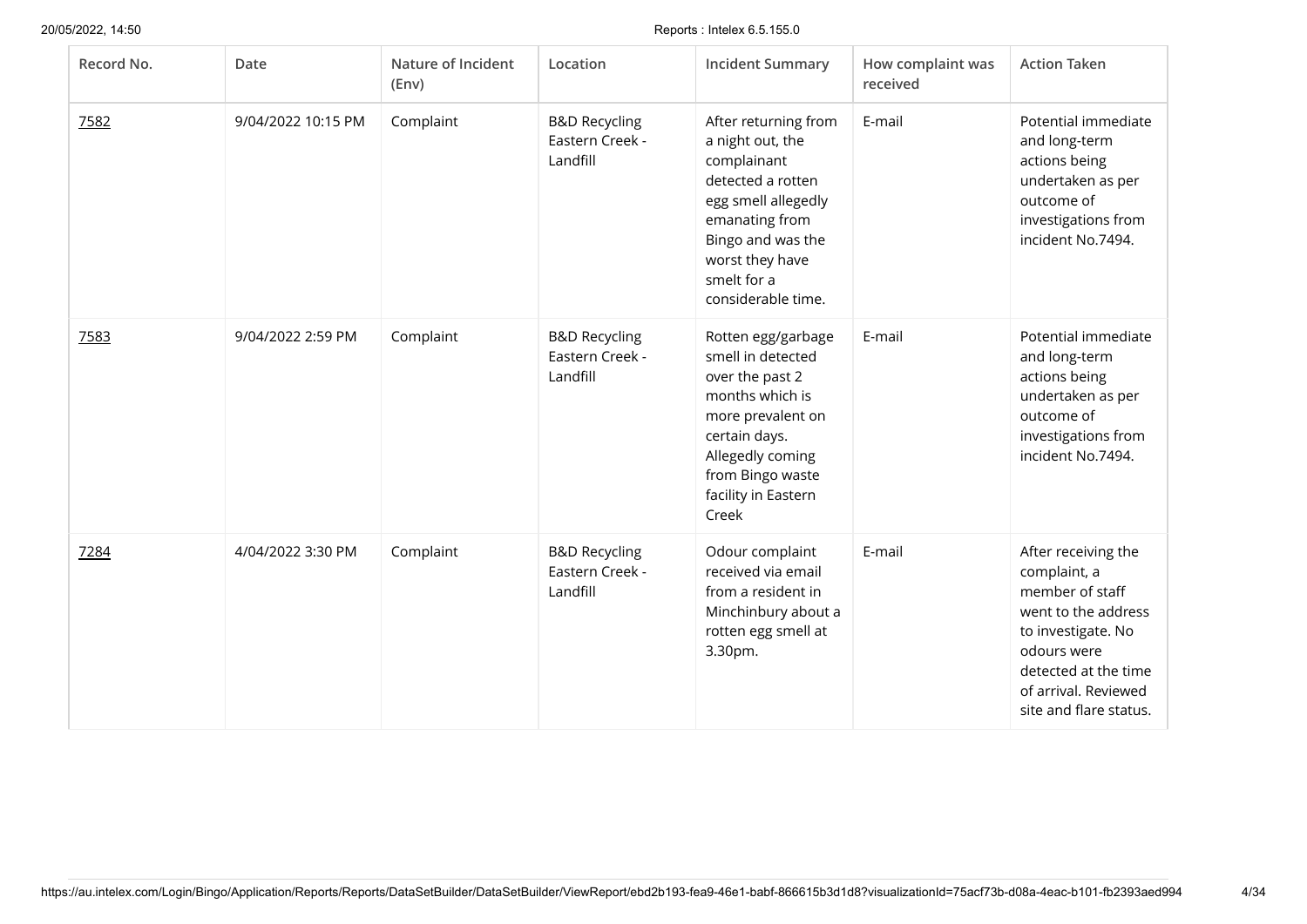| Record No. | Date               | Nature of Incident<br>(Env) | Location                                                | <b>Incident Summary</b>                                                                                                                                                                                                                                                                    | How complaint was<br>received | <b>Action Taken</b>                                                                                                                                                                                                                                                                                                                                                                            |
|------------|--------------------|-----------------------------|---------------------------------------------------------|--------------------------------------------------------------------------------------------------------------------------------------------------------------------------------------------------------------------------------------------------------------------------------------------|-------------------------------|------------------------------------------------------------------------------------------------------------------------------------------------------------------------------------------------------------------------------------------------------------------------------------------------------------------------------------------------------------------------------------------------|
| 7260       | 31/03/2022 8:44 AM | Complaint                   | <b>B&amp;D Recycling</b><br>Eastern Creek -<br>Landfill | EPA advised the<br>licensee of a<br>complaint received<br>on 16 March at<br>22:30:00 from<br>Eskdale Street<br>Minchinbury<br>reporting a smell<br>from Bingo for last<br>three nights from<br>14-16 March. The<br>smell gets very bad<br>around midnight                                  | E-mail                        | The landfill gas<br>system continues to<br>operate and is<br>maintained and<br>attended to<br>immediately if<br>repairs required due<br>to weather impacts.<br>Surface gas<br>monitoring<br>continues. Leachate<br>is being removed<br>from the landfill as<br>repairs to water<br>damaged<br>infrastructure have<br>been completed                                                            |
| 7232       | 26/03/2022 9:40 PM | Complaint                   | <b>B&amp;D Recycling</b><br>Eastern Creek -<br>Landfill | Received a call from<br>a Minchinbury<br>resident at 9.40pm,<br>Michelle who lives<br>on Barossa Drive<br>and her number is<br>0410 472 390.<br>She said there was a<br>h2s egg smell<br>coming from our<br>site. She asked what<br>was going on and if<br>all the burners are<br>working. | Phone call                    | I called Nerone who<br>went for a drive<br>around site,<br>including at the<br>leachate tanks and<br>he said there was no<br>odour on site. He did<br>say one of the<br>operators said he<br>smelt a terrible<br>odour when driving<br>to site but not from<br>us.<br>I passed this onto to<br>Michelle but she said<br>it is definitely our<br>smell and that she<br>was already into<br>EPA. |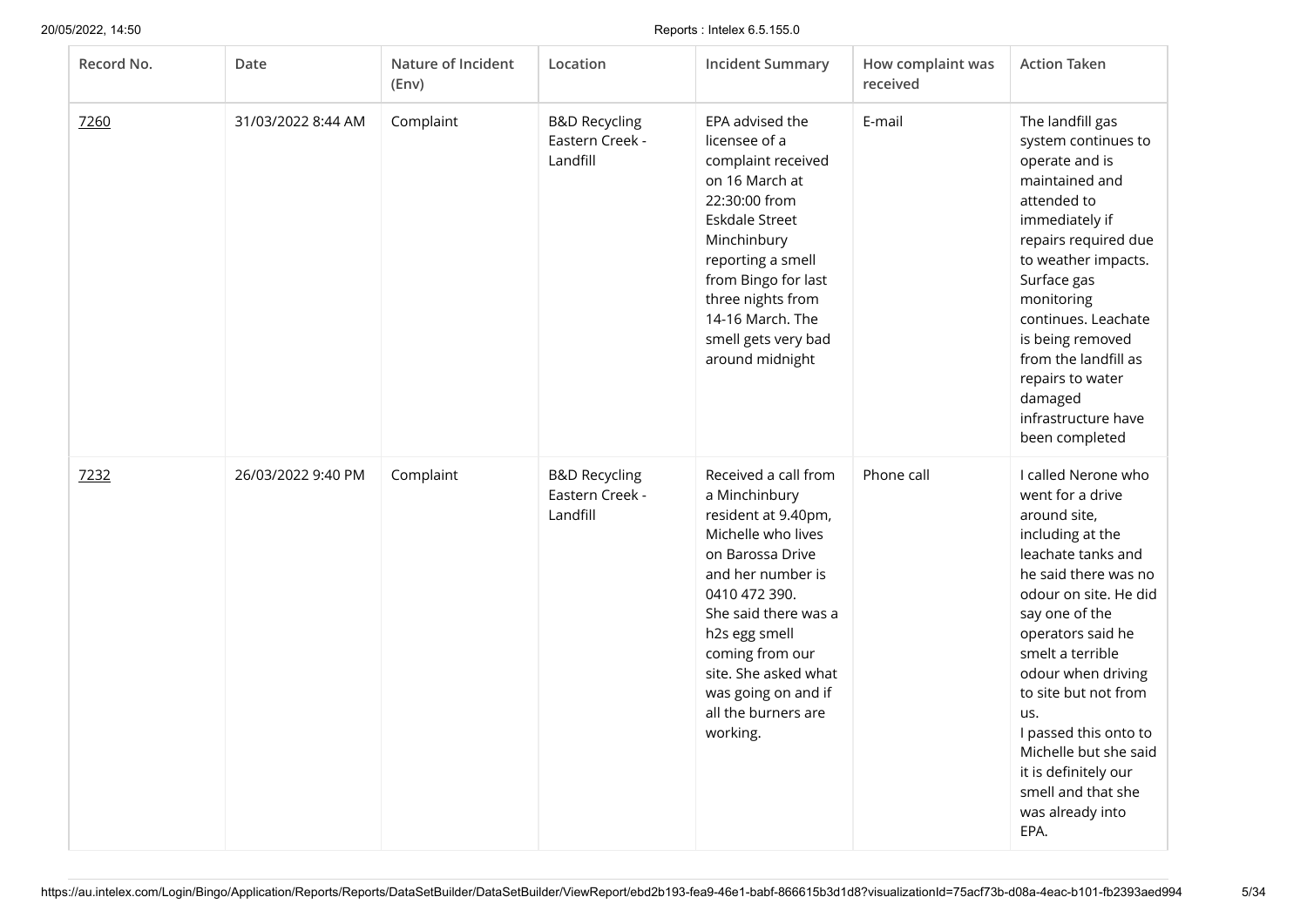| Record No. | Date               | Nature of Incident<br>(Env) | Location                                                | <b>Incident Summary</b>                                                                                                                                | How complaint was<br>received | <b>Action Taken</b>                                                                                                                                                                                                                                                                                                                 |
|------------|--------------------|-----------------------------|---------------------------------------------------------|--------------------------------------------------------------------------------------------------------------------------------------------------------|-------------------------------|-------------------------------------------------------------------------------------------------------------------------------------------------------------------------------------------------------------------------------------------------------------------------------------------------------------------------------------|
| 7200       | 26/03/2022 6:13 PM | Complaint                   | <b>B&amp;D Recycling</b><br>Eastern Creek -<br>Landfill | Zara Tai complained<br>about odour of<br>rotten egg gas in<br>Minchinbury.<br>Complaint received<br>by email on Saturday<br>26 March 2022 at<br>6:13pm | E-mail                        | Investigation of LFG<br>system. Four flares<br>in continuous<br>operation post<br>repairs to flare 5 on<br>Friday 25 March.                                                                                                                                                                                                         |
| 7246       | 25/03/2022 8:44 PM | Complaint                   | <b>B&amp;D Recycling</b><br>Eastern Creek -<br>Landfill | Complaint to EPA on<br>14 March regarding<br>a rotten egg gas<br>smell in Bouchet<br>Crescent<br>Minchinbury on 12<br>March and 14<br>March.           | E-mail                        | The landfill gas<br>system continues to<br>operate and is<br>maintained and<br>attended to<br>immediately if<br>repairs required due<br>to weather impacts.<br>Surface gas<br>monitoring<br>continues. Leachate<br>is being removed<br>from the landfill as<br>repairs to water<br>damaged<br>infrastructure have<br>been completed |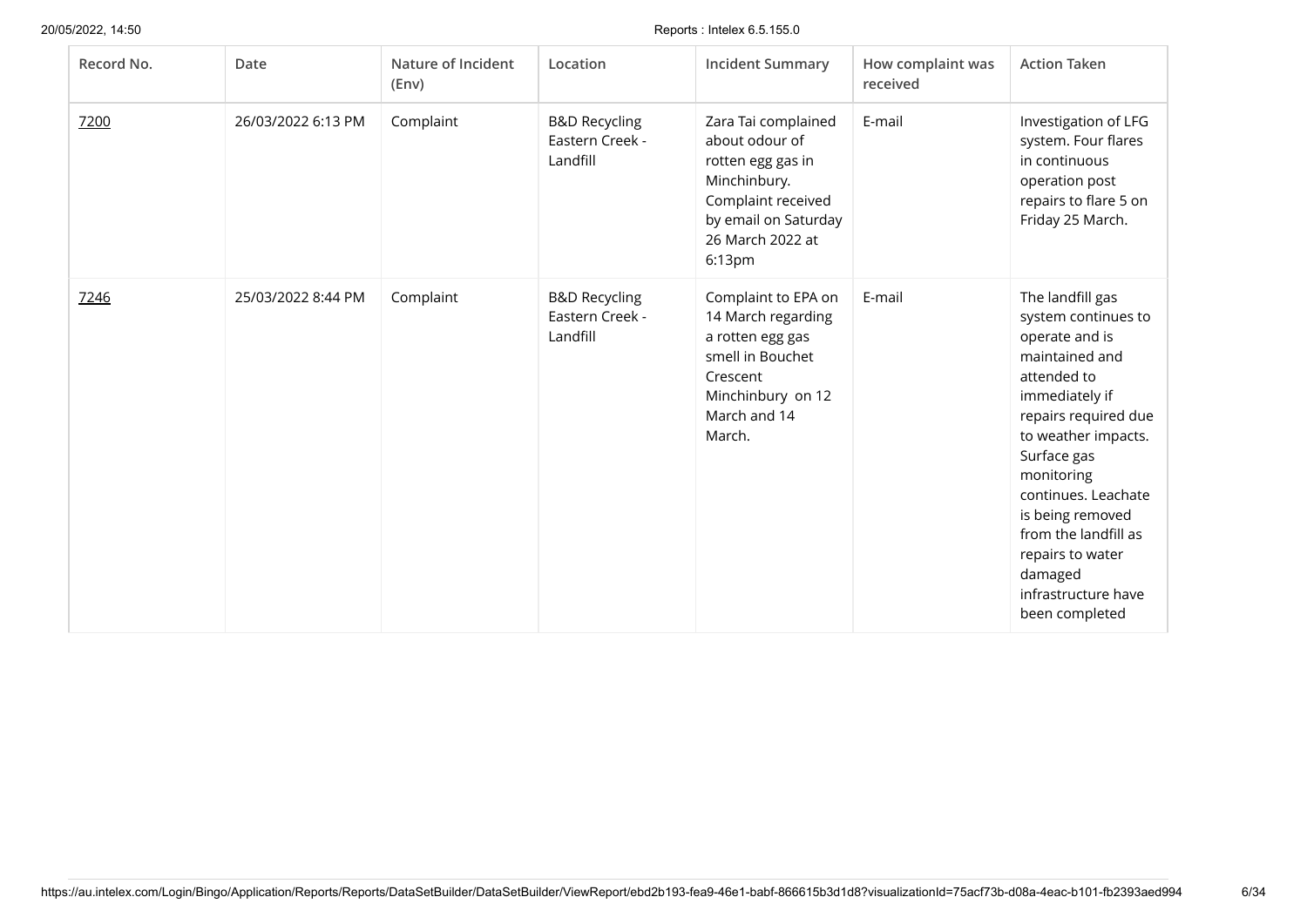| Record No. | Date               | Nature of Incident<br>(Env) | Location                                                | <b>Incident Summary</b>                                                                                                                                                                                                                                   | How complaint was<br>received | <b>Action Taken</b>                                                                                                                                                                                                                                                                                                                                                                                                                                                                      |
|------------|--------------------|-----------------------------|---------------------------------------------------------|-----------------------------------------------------------------------------------------------------------------------------------------------------------------------------------------------------------------------------------------------------------|-------------------------------|------------------------------------------------------------------------------------------------------------------------------------------------------------------------------------------------------------------------------------------------------------------------------------------------------------------------------------------------------------------------------------------------------------------------------------------------------------------------------------------|
| 7247       | 25/03/2022 8:44 AM | Complaint                   | <b>B&amp;D Recycling</b><br>Eastern Creek -<br>Landfill | EPA reported to<br>Licensee that they<br>received a complaint<br>from Pulham Street<br><b>Chipping Norton</b><br>complaining of<br>odour from local<br>landfill Dial A Dump<br>at Eastern Creek<br>over the weekend of<br>12/13 March and<br>13/14 March. | E-mail                        | Prevailing winds and<br>distance indicate<br>that DADEC landfill<br>at Eastern Creek is<br>not the cause of<br>odour at Chipping<br>Norton.<br>Note: The landfill gas<br>system continues to<br>operate and is<br>maintained and<br>attended to<br>immediately if<br>repairs required due<br>to weather impacts.<br>Surface gas<br>monitoring<br>continues. Leachate<br>is being removed<br>from the landfill as<br>repairs to water<br>damaged<br>infrastructure have<br>been completed |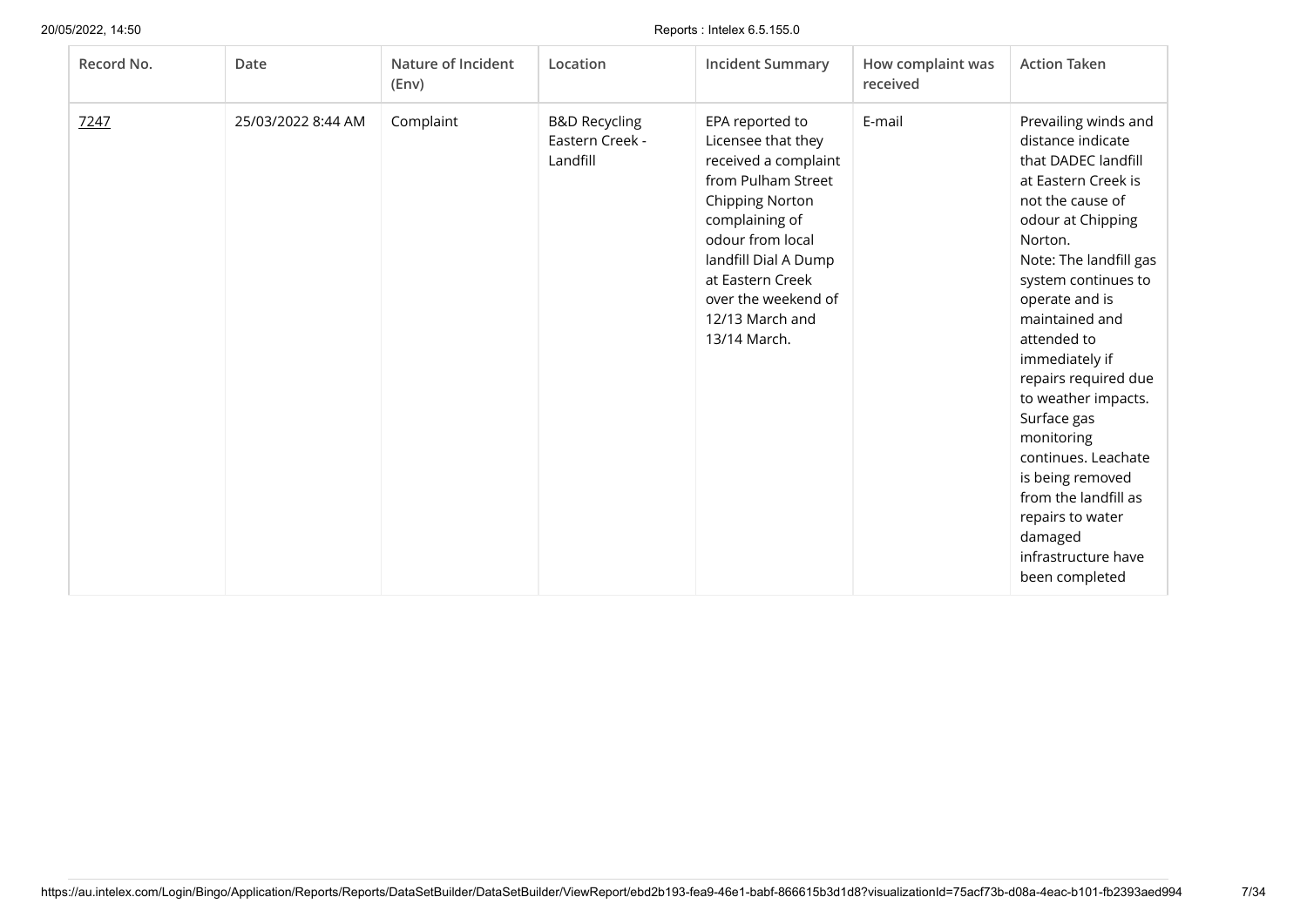| Record No. | Date               | Nature of Incident<br>(Env) | Location                                                | <b>Incident Summary</b>                                                                                                                                                                                                                                                    | How complaint was<br>received | <b>Action Taken</b>                                                                                                                                                                                                                                                                                                                 |
|------------|--------------------|-----------------------------|---------------------------------------------------------|----------------------------------------------------------------------------------------------------------------------------------------------------------------------------------------------------------------------------------------------------------------------------|-------------------------------|-------------------------------------------------------------------------------------------------------------------------------------------------------------------------------------------------------------------------------------------------------------------------------------------------------------------------------------|
| 7248       | 25/03/2022 8:44 AM | Complaint                   | <b>B&amp;D Recycling</b><br>Eastern Creek -<br>Landfill | EPA emailed a report<br>to the Licensee<br>noting a complaint<br>from Rutherglen<br>Place Minchinbury at<br>02:45:00 on 14<br>March 2022<br>complaining of very<br>bad H2S odour<br>across Minchinbury<br>estate.                                                          | E-mail                        | The landfill gas<br>system continues to<br>operate and is<br>maintained and<br>attended to<br>immediately if<br>repairs required due<br>to weather impacts.<br>Surface gas<br>monitoring<br>continues. Leachate<br>is being removed<br>from the landfill as<br>repairs to water<br>damaged<br>infrastructure have<br>been completed |
| 7249       | 25/03/2022 8:44 AM | Complaint                   | Bingo                                                   | EPA advised of a<br>complaint on 15<br>March concerning<br>offensive rotten egg<br>gas odour at 7:30am<br>at Espalier Place<br>Minchinbury and at<br>Barossa Drive when<br>driving her kids to<br>school which the<br>complainant said<br>was from Bingo<br>Eastern Creek. | E-mail                        | The landfill gas<br>system continues to<br>operate and is<br>maintained and<br>attended to<br>immediately if<br>repairs required due<br>to weather impacts.<br>Surface gas<br>monitoring<br>continues. Leachate<br>is being removed<br>from the landfill as<br>repairs to water<br>damaged<br>infrastructure are<br>completed       |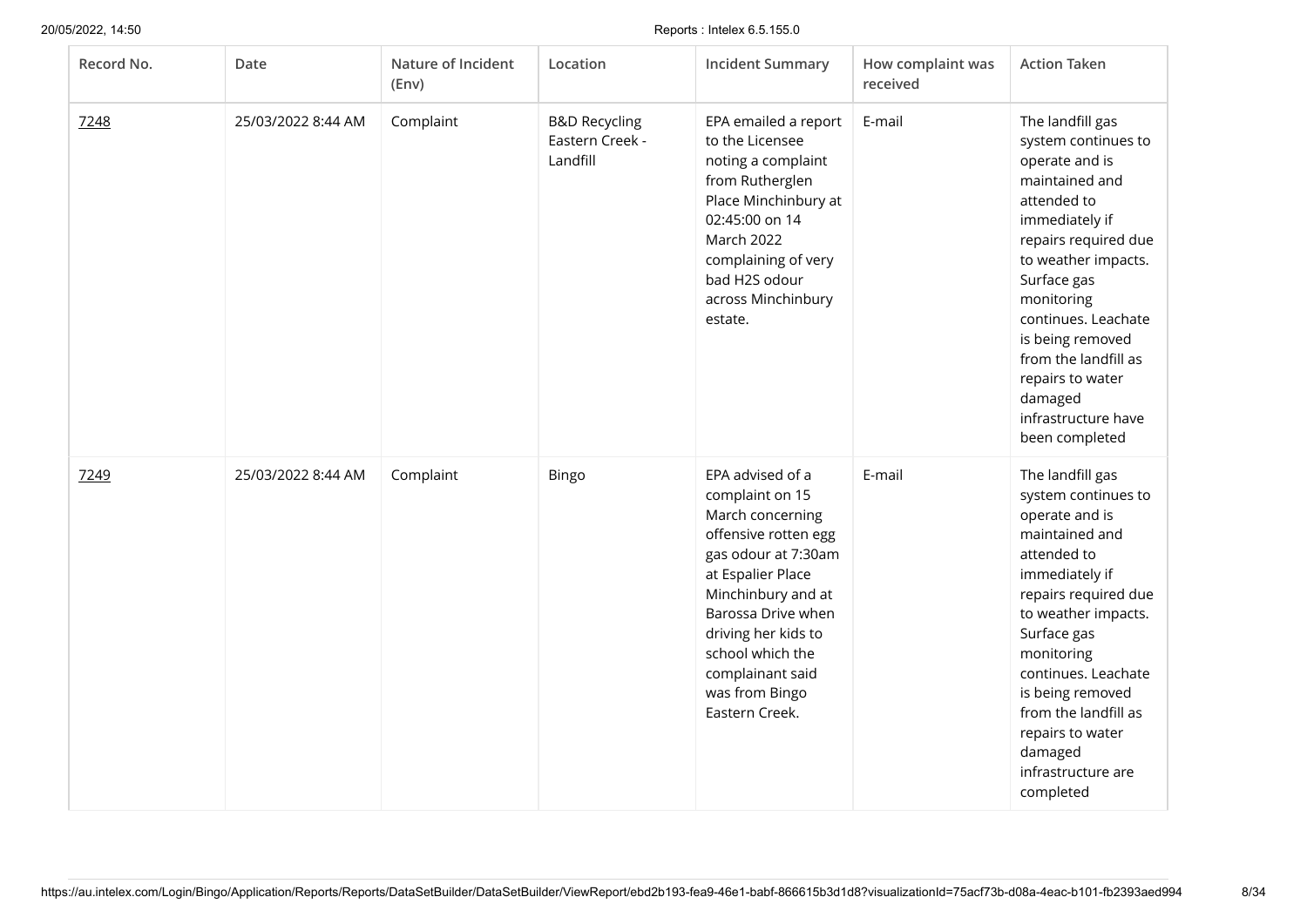| Record No. | Date               | Nature of Incident<br>(Env) | Location                                                | <b>Incident Summary</b>                                                                                                                                                                                                                 | How complaint was<br>received | <b>Action Taken</b>                                                                                                                                                                                                                                                                                                                 |
|------------|--------------------|-----------------------------|---------------------------------------------------------|-----------------------------------------------------------------------------------------------------------------------------------------------------------------------------------------------------------------------------------------|-------------------------------|-------------------------------------------------------------------------------------------------------------------------------------------------------------------------------------------------------------------------------------------------------------------------------------------------------------------------------------|
| 7250       | 25/03/2022 8:44 AM | Complaint                   | <b>B&amp;D Recycling</b><br>Eastern Creek -<br>Landfill | EPA reported that<br>they had received a<br>complaint from an<br>anonymous source<br>on 15 March at<br>10:01:00 at Buring<br>Crescent<br>Minchinbury saying<br>that Minchinbury<br>stuck like a sewer<br>last night and this<br>morning | E-mail                        | The landfill gas<br>system continues to<br>operate and is<br>maintained and<br>attended to<br>immediately if<br>repairs required due<br>to weather impacts.<br>Surface gas<br>monitoring<br>continues. Leachate<br>is being removed<br>from the landfill as<br>repairs to water<br>damaged<br>infrastructure have<br>been completed |
| 7251       | 25/03/2022 8:44 AM | Complaint                   | <b>B&amp;D Recycling</b><br>Eastern Creek -<br>Landfill | EPA advised on 25<br>March that they had<br>received a complaint<br>at 22:27:00 on 15<br>March 2022 and that<br>the complainant<br>reported a<br>disgusting odour in<br>the house at Buring<br>Crescent<br>Minchinbury                  | E-mail                        | The landfill gas<br>system continues to<br>operate and is<br>maintained and<br>attended to<br>immediately if<br>repairs required due<br>to weather impacts.<br>Surface gas<br>monitoring<br>continues. Leachate<br>is being removed<br>from the landfill as<br>repairs to water<br>damaged<br>infrastructure have<br>been completed |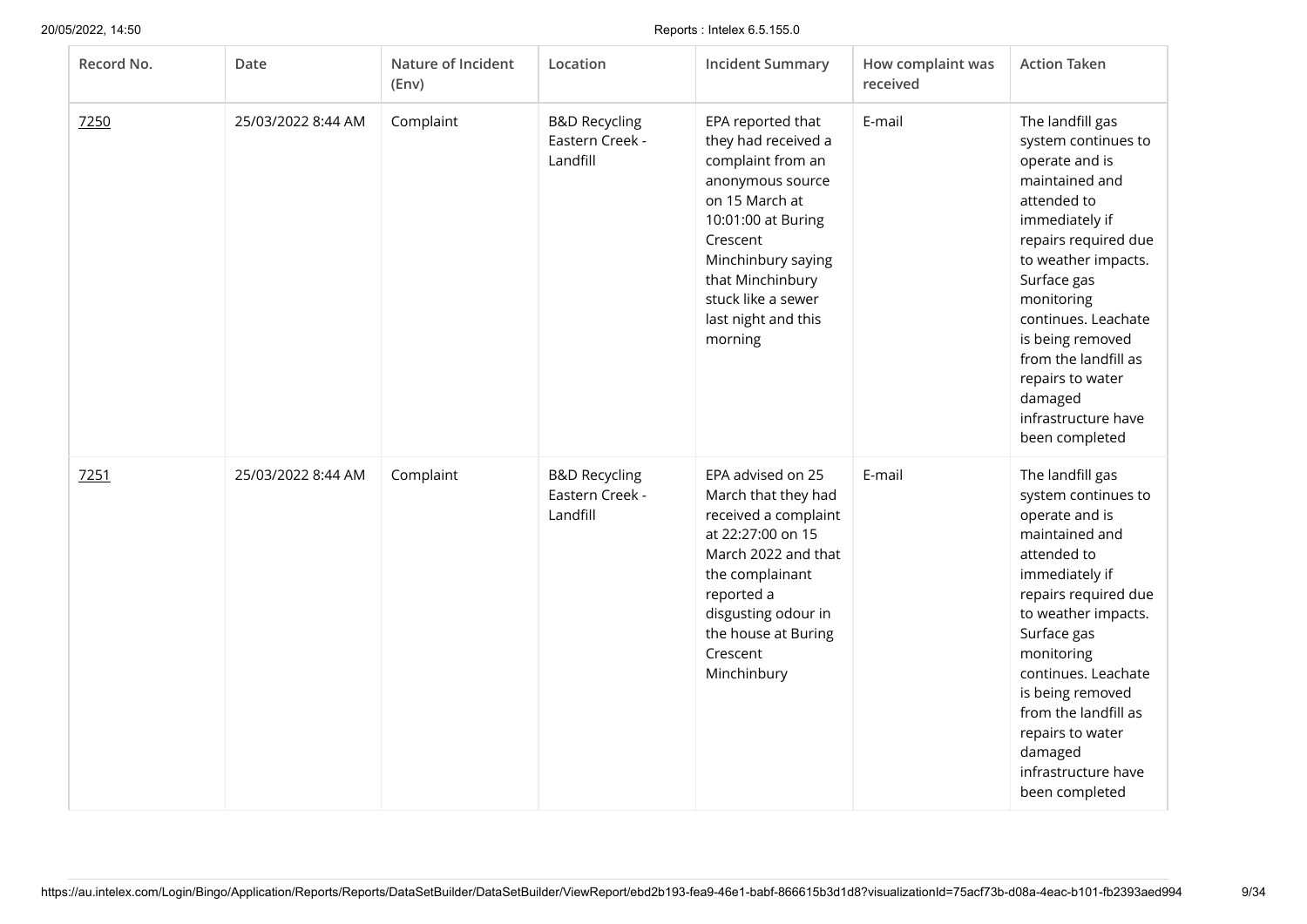| Record No. | Date               | Nature of Incident<br>(Env) | Location                                                | <b>Incident Summary</b>                                                                                                                                                                                                                                                                        | How complaint was<br>received | <b>Action Taken</b>                                                                                                                                                                                                                                                                                                                 |
|------------|--------------------|-----------------------------|---------------------------------------------------------|------------------------------------------------------------------------------------------------------------------------------------------------------------------------------------------------------------------------------------------------------------------------------------------------|-------------------------------|-------------------------------------------------------------------------------------------------------------------------------------------------------------------------------------------------------------------------------------------------------------------------------------------------------------------------------------|
| 7252       | 25/03/2022 8:44 AM | Complaint                   | <b>B&amp;D Recycling</b><br>Eastern Creek -<br>Landfill | EPA emailed a report<br>to the licensee<br>noting a complaint<br>on 16 March at<br>8:18:00 from Rooty<br>Hill South<br>complaining of<br>another morning<br>(yesterday also) of<br>Minchinbury and<br>Rooty Hill South<br>(workplace) smelling<br>of the latest Bingo<br>fragrance. It stinks. | E-mail                        | The landfill gas<br>system continues to<br>operate and is<br>maintained and<br>attended to<br>immediately if<br>repairs required due<br>to weather impacts.<br>Surface gas<br>monitoring<br>continues. Leachate<br>is being removed<br>from the landfill as<br>repairs to water<br>damaged<br>infrastructure have<br>been completed |
| 7253       | 25/03/2022 8:44 AM | Complaint                   | <b>B&amp;D Recycling</b><br>Eastern Creek -<br>Landfill | EPA emailed a report<br>of a complaint on<br>the 16 March 2022<br>at 7:24:00 reporting<br>a rotten egg smell at<br>Molloy Place in<br>Minchinbury                                                                                                                                              | E-mail                        | The landfill gas<br>system continues to<br>operate and is<br>maintained and<br>attended to<br>immediately if<br>repairs required due<br>to weather impacts.<br>Surface gas<br>monitoring<br>continues. Leachate<br>is being removed<br>from the landfill as<br>repairs to water<br>damaged<br>infrastructure have<br>been completed |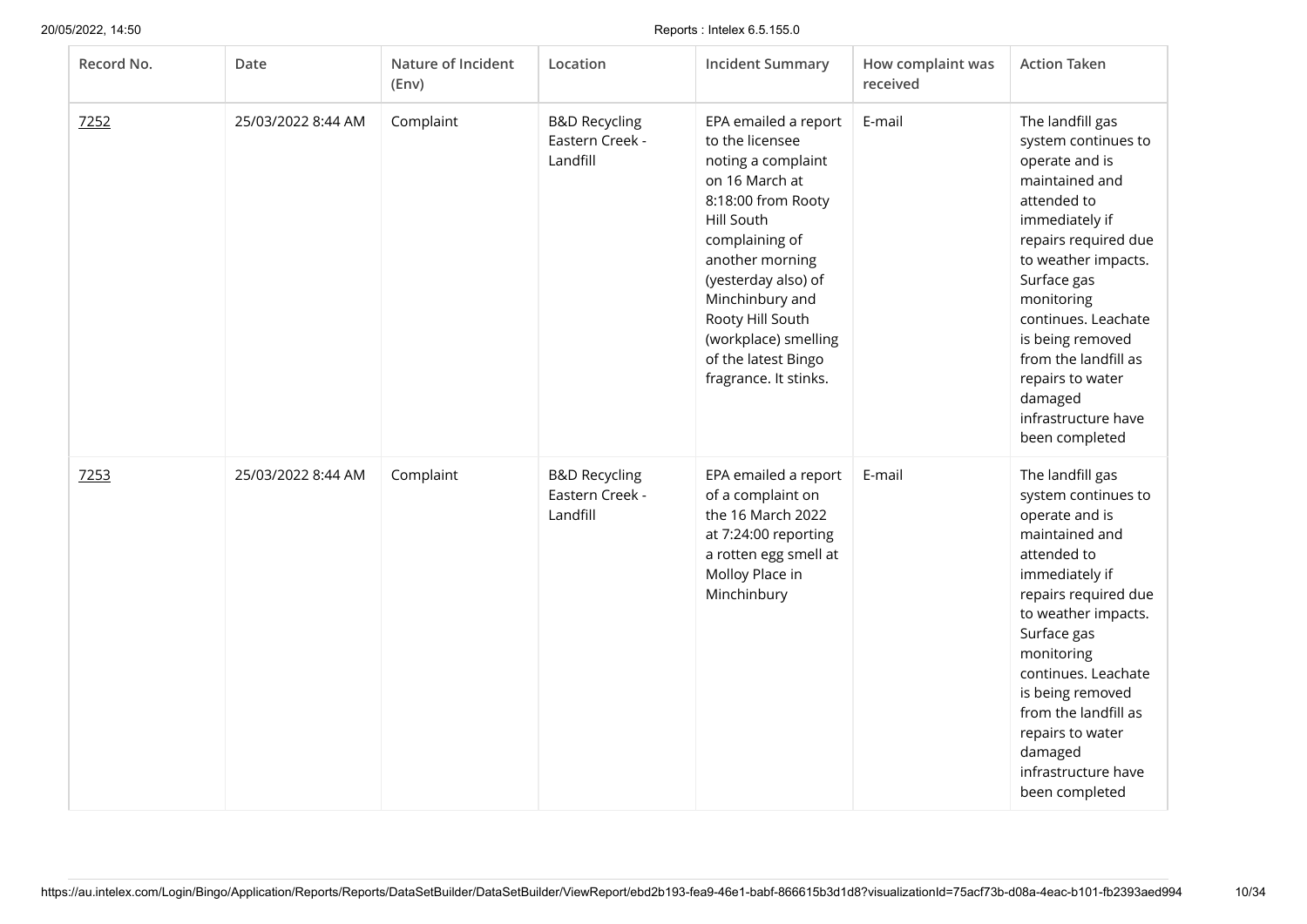| Record No. | Date               | Nature of Incident<br>(Env) | Location                                                | <b>Incident Summary</b>                                                                                                                                                                                                                                                                                                                                                     | How complaint was<br>received | <b>Action Taken</b>                                                                                                                                                                                                                                                                                                                 |
|------------|--------------------|-----------------------------|---------------------------------------------------------|-----------------------------------------------------------------------------------------------------------------------------------------------------------------------------------------------------------------------------------------------------------------------------------------------------------------------------------------------------------------------------|-------------------------------|-------------------------------------------------------------------------------------------------------------------------------------------------------------------------------------------------------------------------------------------------------------------------------------------------------------------------------------|
| 7254       | 25/03/2022 8:44 AM | Complaint                   | <b>B&amp;D Recycling</b><br>Eastern Creek -<br>Landfill | EPA emailed a report<br>to the Licensee<br>listing a complaint<br>they received on 16<br>March 2022. The<br>report noted that<br>the time of the<br>incident reported<br>was 22:41:00 at<br><b>Buring Crescent</b><br>Minchinbury. The<br>EPA advised that the<br>complainant had<br>reported that:<br>10.41pm and the<br>odour has arrived                                 | E-mail                        | The landfill gas<br>system continues to<br>operate and is<br>maintained and<br>attended to<br>immediately if<br>repairs required due<br>to weather impacts.<br>Surface gas<br>monitoring<br>continues. Leachate<br>is being removed<br>from the landfill as<br>repairs to water<br>damaged<br>infrastructure have<br>been completed |
| 7255       | 25/03/2022 8:44 AM | Complaint                   | <b>B&amp;D Recycling</b><br>Eastern Creek -<br>Landfill | EPA emailed a report<br>to the Licensee<br>listing a complaint<br>they received on 16<br>March 2022. The<br>report noted that<br>the time of the<br>incident reported<br>was 21:20:00 at an<br>anonymous location<br>in Minchinbury.<br>Complainant<br>reported disgusting<br>air pollution that<br>commenced at<br>9.20pm that smells<br>like garbage and H2S<br>combined. | E-mail                        | The landfill gas<br>system continues to<br>operate and is<br>maintained and<br>attended to<br>immediately if<br>repairs required due<br>to weather impacts.<br>Surface gas<br>monitoring<br>continues. Leachate<br>is being removed<br>from the landfill as<br>repairs to water<br>damaged<br>infrastructure have<br>been completed |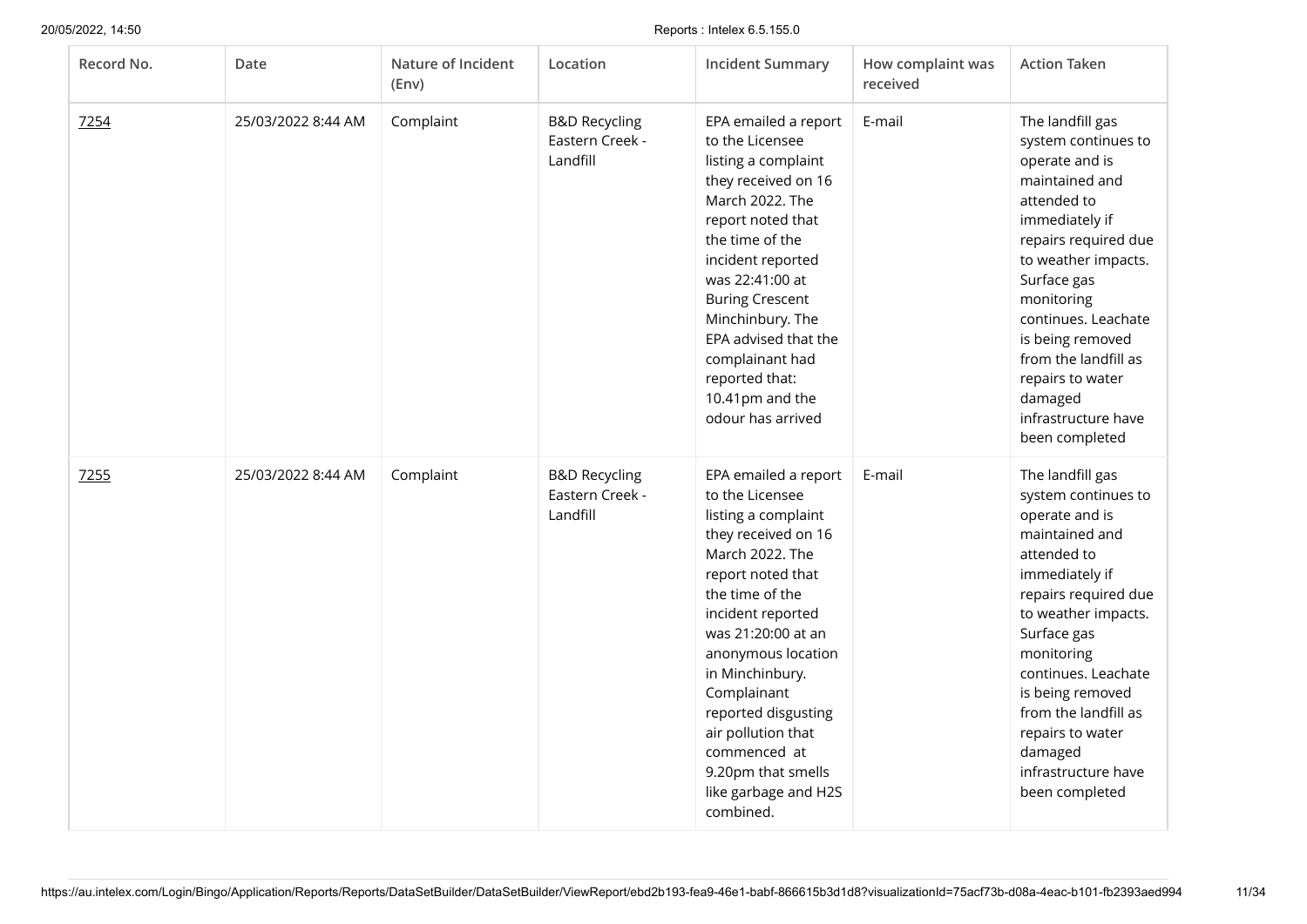| Record No. | Date               | Nature of Incident<br>(Env) | Location                                                | <b>Incident Summary</b>                                                                                                                                                                                                                                                                           | How complaint was<br>received | <b>Action Taken</b>                                                                                                                                                                                                                                                                                                                 |
|------------|--------------------|-----------------------------|---------------------------------------------------------|---------------------------------------------------------------------------------------------------------------------------------------------------------------------------------------------------------------------------------------------------------------------------------------------------|-------------------------------|-------------------------------------------------------------------------------------------------------------------------------------------------------------------------------------------------------------------------------------------------------------------------------------------------------------------------------------|
| 7258       | 25/03/2022 8:44 AM | Complaint                   | <b>B&amp;D Recycling</b><br>Eastern Creek -<br>Landfill | EPA emailed a report<br>to the licensee<br>noting a complaint<br>made on the 16<br>March at 11:00:00<br>from Pimelia Place<br>Rooty Hill. The<br>complainant<br>reported a strong<br>odour that smells<br>like rotting garbage<br>that has never been<br>so bad and usually<br>triggered by rain. | E-mail                        | The landfill gas<br>system continues to<br>operate and is<br>maintained and<br>attended to<br>immediately if<br>repairs required due<br>to weather impacts.<br>Surface gas<br>monitoring<br>continues. Leachate<br>is being removed<br>from the landfill as<br>repairs to water<br>damaged<br>infrastructure have<br>been completed |
| 7259       | 25/03/2022 8:44 AM | Complaint                   | <b>B&amp;D Recycling</b><br>Eastern Creek -<br>Landfill | EPA emailed a report<br>to the Licensee<br>noting a complaint<br>made on 16 March<br>that reported a<br>rotten egg gas at<br>22:30:00 at Barossa<br>Drive Minchinbury                                                                                                                             | E-mail                        | The landfill gas<br>system continues to<br>operate and is<br>maintained and<br>attended to<br>immediately if<br>repairs required due<br>to weather impacts.<br>Surface gas<br>monitoring<br>continues. Leachate<br>is being removed<br>from the landfill as<br>repairs to water<br>damaged<br>infrastructure have<br>been completed |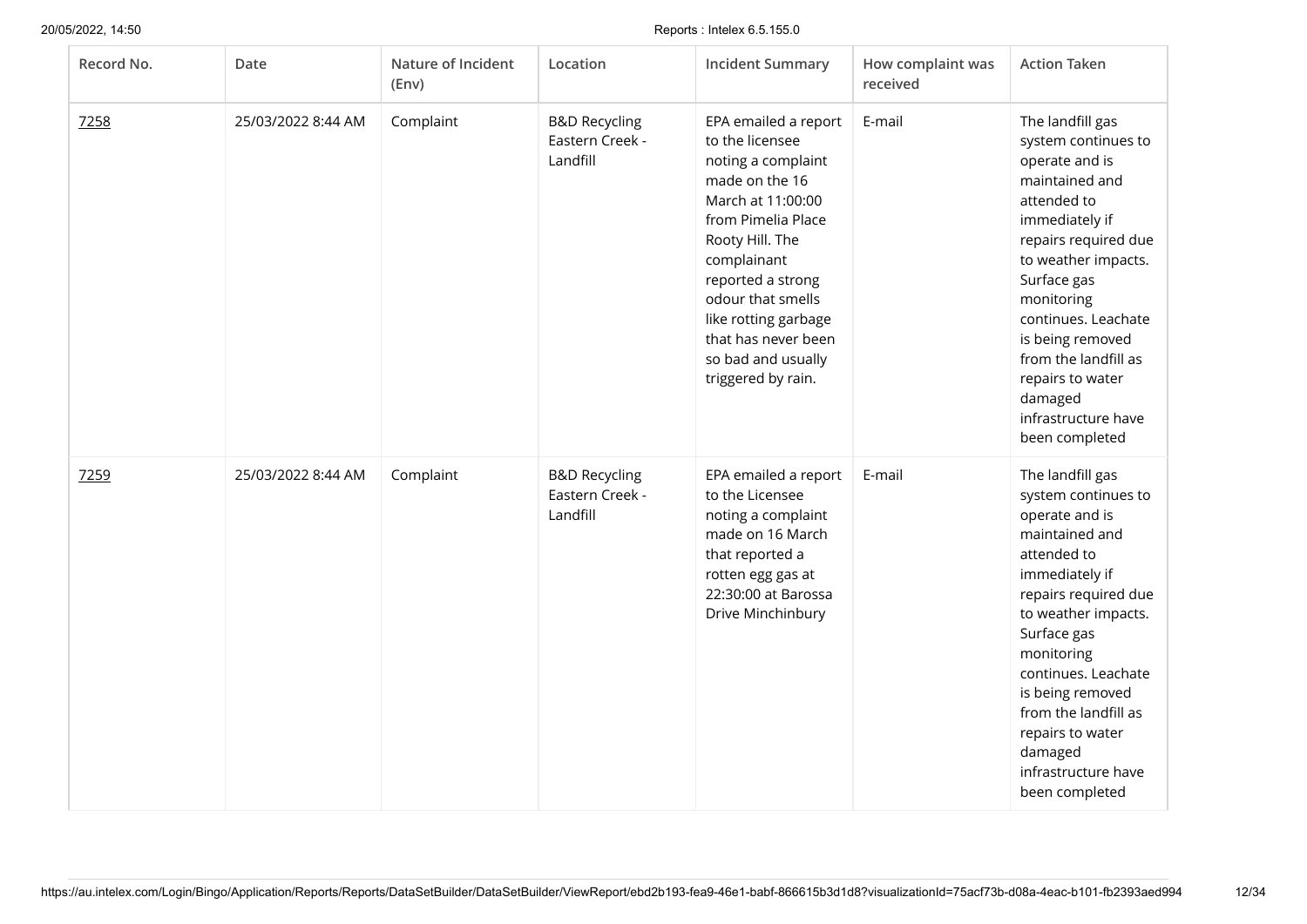| Record No. | Date               | Nature of Incident<br>(Env) | Location                                                | <b>Incident Summary</b>                                                                                                                                                                                                                                                                        | How complaint was<br>received | <b>Action Taken</b>                                                                                                                                                                                                                                                                                                                 |
|------------|--------------------|-----------------------------|---------------------------------------------------------|------------------------------------------------------------------------------------------------------------------------------------------------------------------------------------------------------------------------------------------------------------------------------------------------|-------------------------------|-------------------------------------------------------------------------------------------------------------------------------------------------------------------------------------------------------------------------------------------------------------------------------------------------------------------------------------|
| 7261       | 25/03/2022 8:44 AM | Complaint                   | <b>B&amp;D Recycling</b><br>Eastern Creek -<br>Landfill | EPA provided a<br>report of a<br>complaint from<br><b>Malloy Place</b><br>Minchinbury on 17<br>March at 6:00:00.<br>The complainant<br>reported a rotten<br>egg odour the same<br>as last year that was<br>identified from<br>Bingo at Eastern<br>Creek. At the time it<br>was dark and foggy. | E-mail                        | The landfill gas<br>system continues to<br>operate and is<br>maintained and<br>attended to<br>immediately if<br>repairs required due<br>to weather impacts.<br>Surface gas<br>monitoring<br>continues. Leachate<br>is being removed<br>from the landfill as<br>repairs to water<br>damaged<br>infrastructure have<br>been completed |
| 7262       | 25/03/2022 8:44 AM | Complaint                   | <b>B&amp;D Recycling</b><br>Eastern Creek -<br>Landfill | EPA emailed a report<br>to the Licensee<br>listing a complaint<br>they received on 18<br>March 2022. The<br>report noted that<br>the time of the<br>incident reported<br>was 8:00:00 at 5<br>Nicol Place<br>Minchinbury. The<br>complainant<br>reported a strong<br>rotten egg gas<br>odour.   | E-mail                        | The landfill gas<br>system continues to<br>operate and is<br>maintained and<br>attended to<br>immediately if<br>repairs required due<br>to weather impacts.<br>Surface gas<br>monitoring<br>continues. Leachate<br>is being removed<br>from the landfill as<br>repairs to water<br>damaged<br>infrastructure have<br>been completed |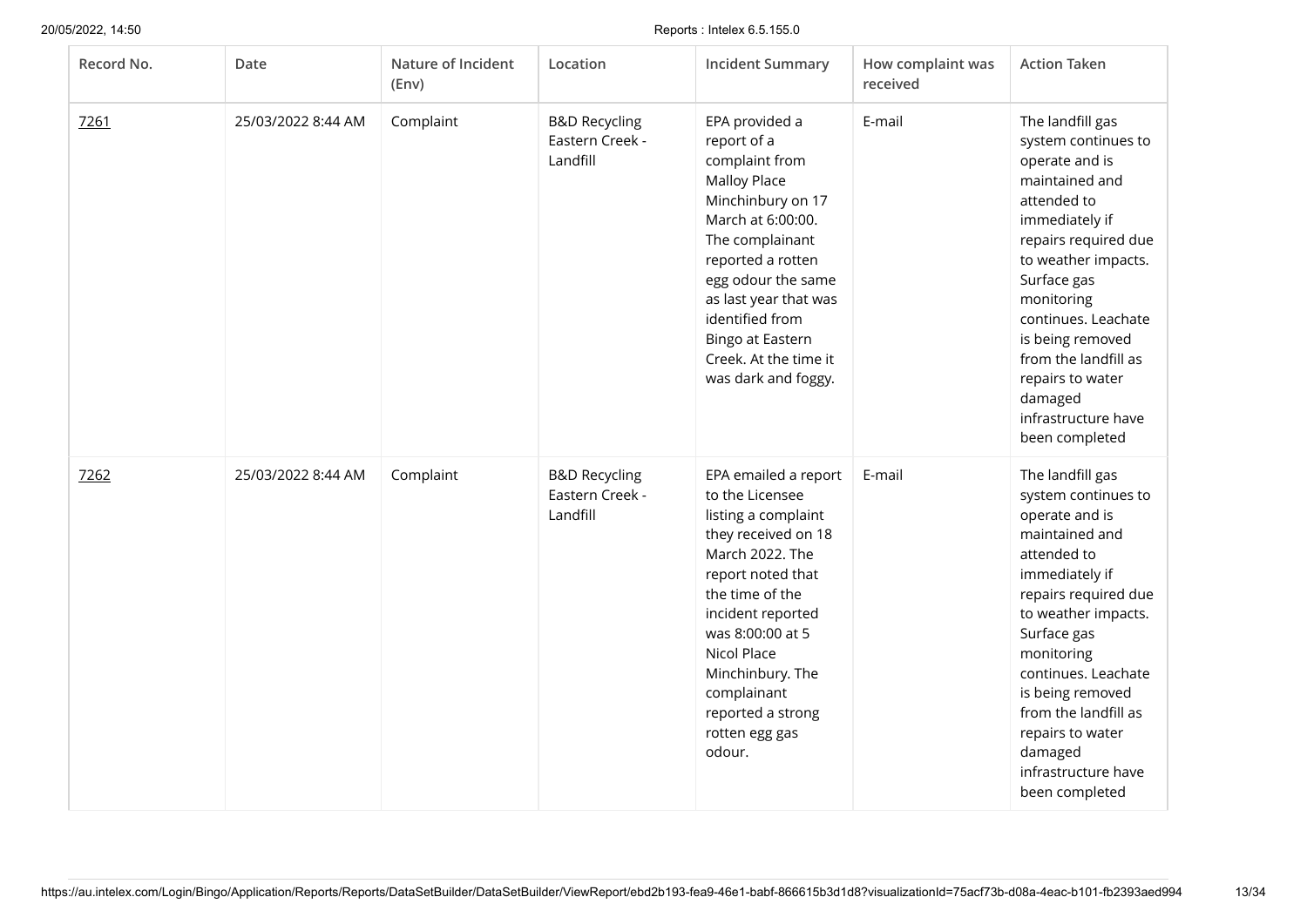| Record No. | Date               | Nature of Incident<br>(Env) | Location                                                | <b>Incident Summary</b>                                                                                                                                                                                               | How complaint was<br>received | <b>Action Taken</b>                                                                                                                                                                                                                                                                                                                 |
|------------|--------------------|-----------------------------|---------------------------------------------------------|-----------------------------------------------------------------------------------------------------------------------------------------------------------------------------------------------------------------------|-------------------------------|-------------------------------------------------------------------------------------------------------------------------------------------------------------------------------------------------------------------------------------------------------------------------------------------------------------------------------------|
| 7264       | 25/03/2022 8:44 AM | Complaint                   | <b>B&amp;D Recycling</b><br>Eastern Creek -<br>Landfill | EPA reported that<br>they had received a<br>complaint on 18<br>March at 8:00:00<br>from Espalier Place<br>Minchinbury. The<br>complainant<br>reported an extre<br>rotting egg/ gas<br>smell (more gassy<br>than eggy) | E-mail                        | The landfill gas<br>system continues to<br>operate and is<br>maintained and<br>attended to<br>immediately if<br>repairs required due<br>to weather impacts.<br>Surface gas<br>monitoring<br>continues. Leachate<br>is being removed<br>from the landfill as<br>repairs to water<br>damaged<br>infrastructure have<br>been completed |
| 7266       | 25/03/2022 8:44 AM | Complaint                   | <b>B&amp;D Recycling</b><br>Eastern Creek -<br>Landfill | EPA notified the<br>Licensee of<br>complaint they<br>received on 18<br>March 2022 at<br>5:30:00 from<br>Barossa Drive<br>Minchinbury. The<br>complainant<br>reported a rotten<br>egg gas.                             | E-mail                        | The landfill gas<br>system continues to<br>operate and is<br>maintained and<br>attended to<br>immediately if<br>repairs required due<br>to weather impacts.<br>Surface gas<br>monitoring<br>continues. Leachate<br>is being removed<br>from the landfill as<br>repairs to water<br>damaged<br>infrastructure have<br>been completed |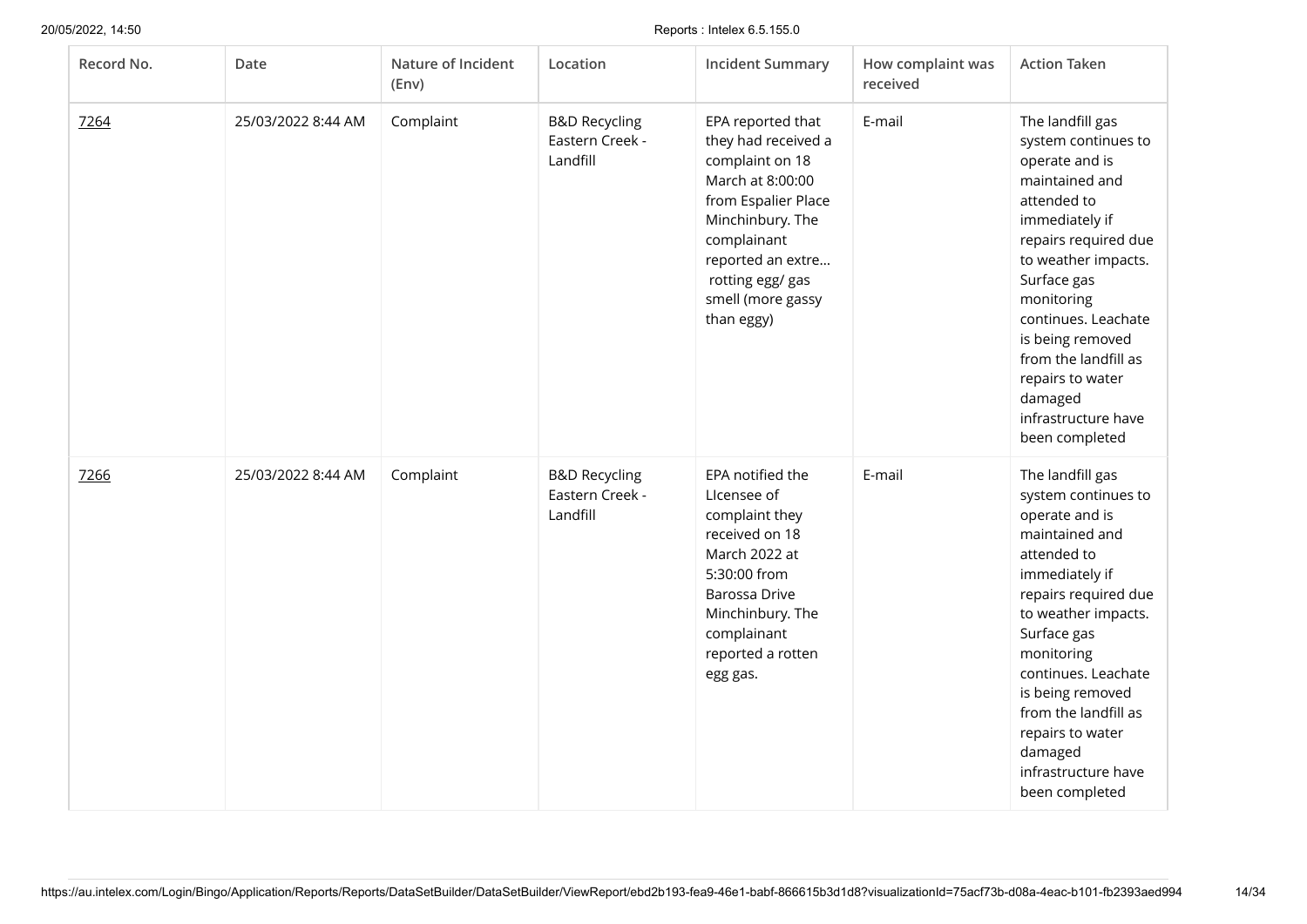| Record No. | Date               | Nature of Incident<br>(Env) | Location                                                | <b>Incident Summary</b>                                                                                                                                                                                                                                    | How complaint was<br>received | <b>Action Taken</b>                                                                                                                                                                                                                                                                                                                 |
|------------|--------------------|-----------------------------|---------------------------------------------------------|------------------------------------------------------------------------------------------------------------------------------------------------------------------------------------------------------------------------------------------------------------|-------------------------------|-------------------------------------------------------------------------------------------------------------------------------------------------------------------------------------------------------------------------------------------------------------------------------------------------------------------------------------|
| 7272       | 25/03/2022 8:44 AM | Complaint                   | <b>B&amp;D Recycling</b><br>Eastern Creek -<br>Landfill | The EPA advised that<br>they had received a<br>complaint on 18<br>March 2022 from<br><b>Buring Crescent</b><br>Minchinbury where<br>the complainant<br>reported disgusting<br>H2S odours<br>overnight and in the<br>morning                                | E-mail                        | The landfill gas<br>system continues to<br>operate and is<br>maintained and<br>attended to<br>immediately if<br>repairs required due<br>to weather impacts.<br>Surface gas<br>monitoring<br>continues. Leachate<br>is being removed<br>from the landfill as<br>repairs to water<br>damaged<br>infrastructure have<br>been completed |
| 7576       | 24/03/2022 2:02 PM | Complaint                   | <b>B&amp;D Recycling</b><br>Eastern Creek -<br>Landfill | Offensive odour<br>allegedly from Bingo<br>Eastern Creek<br>occurring the last 4<br>days continuously.<br>Caller stated that the<br>deodorizing agent is<br>affecting her sinus<br>and is not<br>experiencing rotten<br>egg gas and burning<br>like odour. | Phone call                    | Potential immediate<br>and long-term<br>actions being<br>undertaken as per<br>outcome of<br>investigations from<br>incident No.7494.                                                                                                                                                                                                |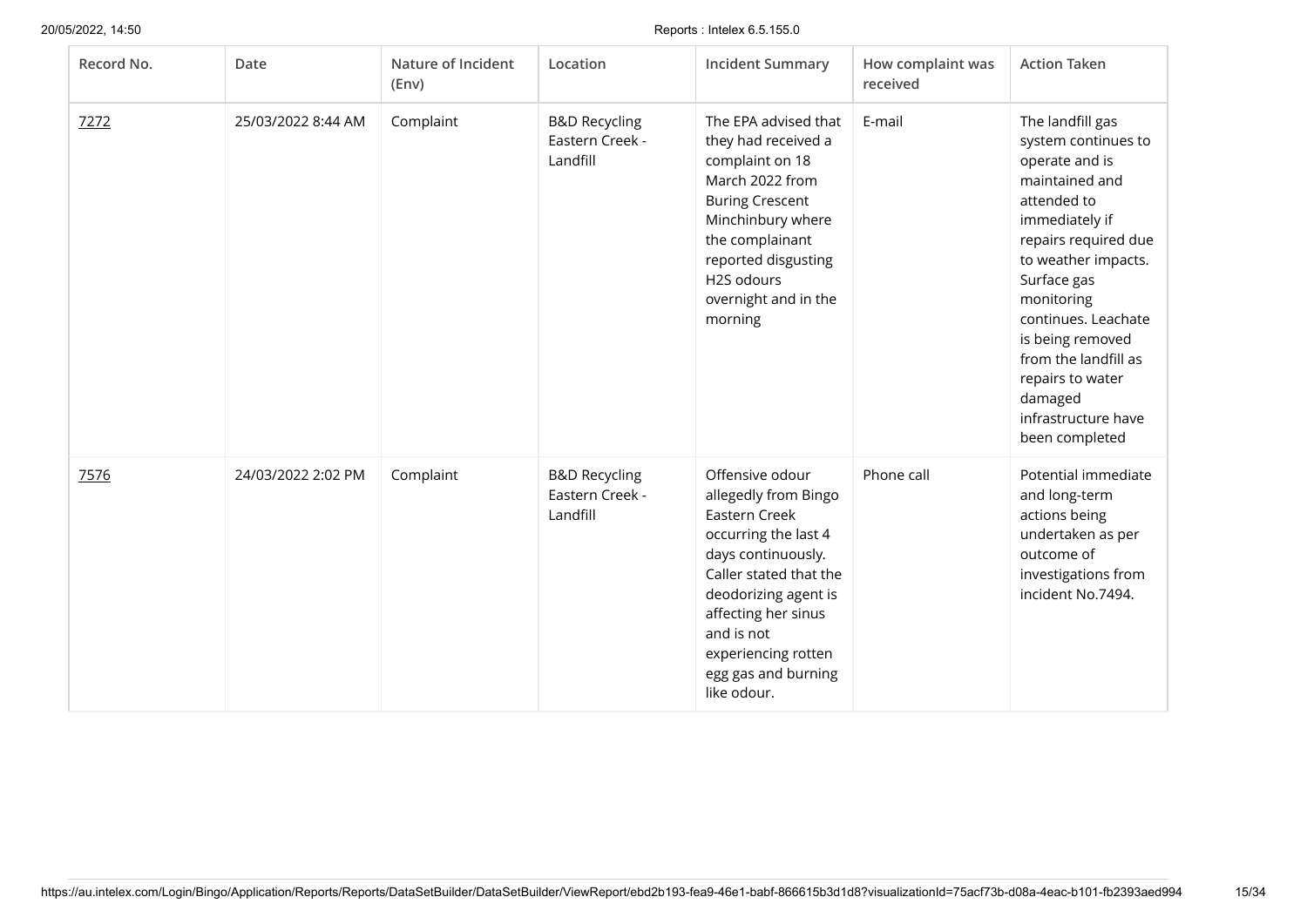| Record No. | Date               | Nature of Incident<br>(Env) | Location                                                | <b>Incident Summary</b>                                                                                                                                                               | How complaint was<br>received | <b>Action Taken</b>                                                                                                                  |
|------------|--------------------|-----------------------------|---------------------------------------------------------|---------------------------------------------------------------------------------------------------------------------------------------------------------------------------------------|-------------------------------|--------------------------------------------------------------------------------------------------------------------------------------|
| 7575       | 24/03/2022 8:39 AM | Complaint                   | <b>B&amp;D Recycling</b><br>Eastern Creek -<br>Landfill | Odour detected at<br><b>Great Western</b><br>Highway,<br>Minchinbury and<br>Beaconsfield Rd,<br>Rooty Hill in the<br>morning. Odour was<br>not present along<br>Evans Rd, Rooty Hill. | E-mail                        | Potential immediate<br>and long-term<br>actions being<br>undertaken as per<br>outcome of<br>investigations from<br>incident No.7494. |
| 7574       | 24/03/2022 5:23 AM | Complaint                   | <b>B&amp;D Recycling</b><br>Eastern Creek -<br>Landfill | Sewage smell at 3am<br>in Rooty Hill<br>detected by resident<br>and family with<br>difficulties breathing.                                                                            | E-mail                        | Potential immediate<br>and long-term<br>actions being<br>undertaken as per<br>outcome of<br>investigations from<br>incident No.7494. |
| 7573       | 21/03/2022 9:16 PM | Complaint                   | <b>B&amp;D Recycling</b><br>Eastern Creek -<br>Landfill | Complainant<br>allegedly detected<br>odour in the<br>morning at<br>Minchinbury and<br>also at work in Rooty<br>Hill South                                                             | E-mail                        | Potential immediate<br>and long-term<br>actions being<br>undertaken as per<br>outcome of<br>investigations from<br>incident No.7494  |
| 7572       | 21/03/2022 1:00 AM | Complaint                   | <b>B&amp;D Recycling</b><br>Eastern Creek -<br>Landfill | Resident woke up<br>detecting odour and<br>had to close<br>windows.                                                                                                                   | E-mail                        | Potential immediate<br>and long-term<br>actions being<br>undertaken as per<br>outcome of<br>investigations from<br>incident No.7494  |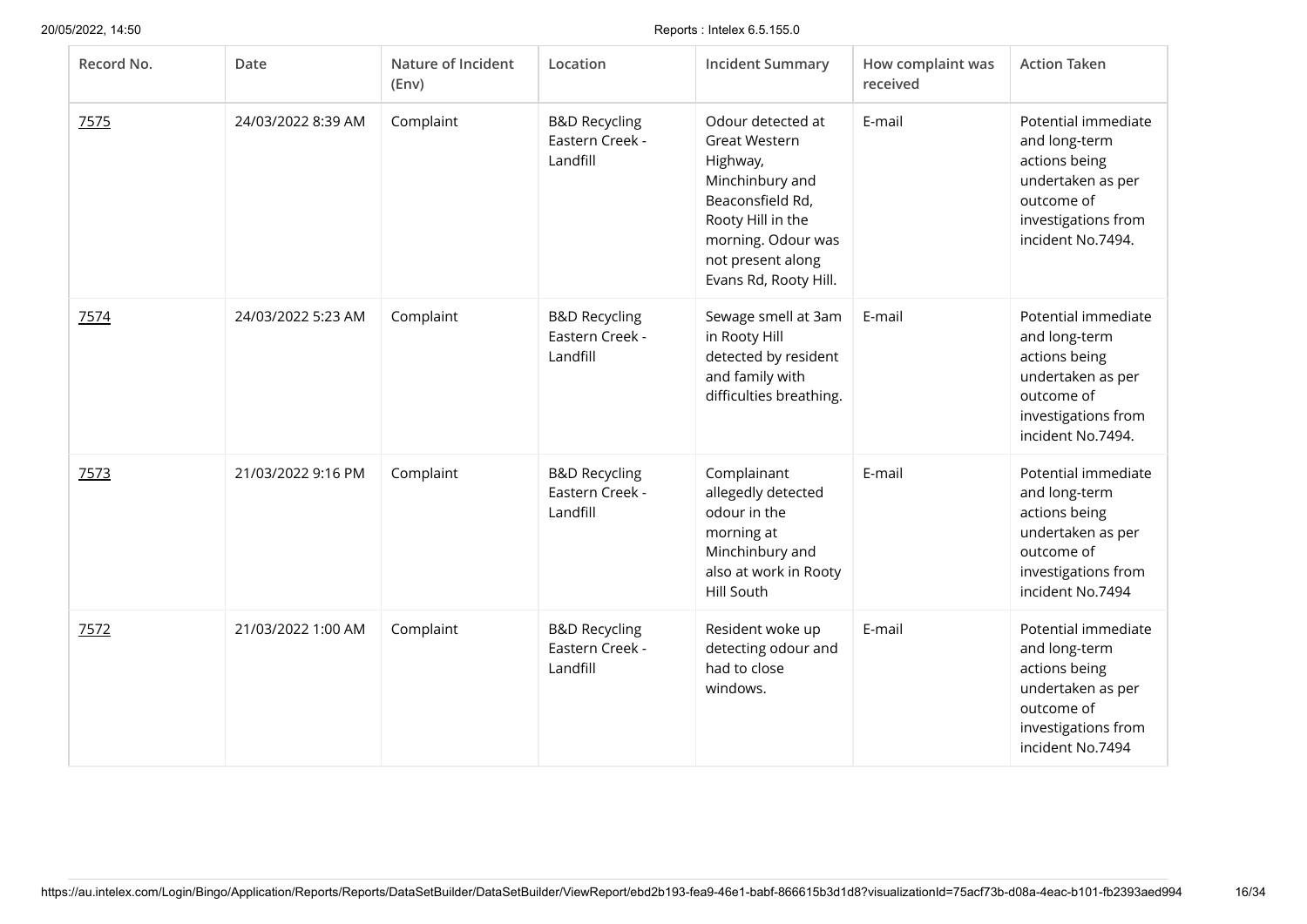| Record No. | Date                          | Nature of Incident<br>(Env) | Location                                                | <b>Incident Summary</b>                                                                                                                                                | How complaint was<br>received | <b>Action Taken</b>                                                                                                                  |
|------------|-------------------------------|-----------------------------|---------------------------------------------------------|------------------------------------------------------------------------------------------------------------------------------------------------------------------------|-------------------------------|--------------------------------------------------------------------------------------------------------------------------------------|
| 7570       | 20/03/2022 11:16<br><b>PM</b> | Complaint                   | <b>B&amp;D Recycling</b><br>Eastern Creek -<br>Landfill | Unbearable odour in<br>Minchinbury<br>especially after rains,<br>and is ongoing every<br>night for days.<br>Believes it is coming<br>from Bingo and<br>Suez.           | E-mail                        | Potential immediate<br>and long-term<br>actions being<br>undertaken as per<br>outcome of<br>investigations from<br>incident No.7494. |
| 7567       | 20/03/2022 10:32<br><b>PM</b> | Complaint                   | <b>B&amp;D Recycling</b><br>Eastern Creek -<br>Landfill | Gas rotten egg smell<br>emitting in the air                                                                                                                            | E-mail                        | Potential immediate<br>and long-term<br>actions being<br>undertaken as per<br>outcome of<br>investigations from<br>incident No.7494. |
| 7571       | 20/03/2022 10:00<br><b>PM</b> | Complaint                   | <b>B&amp;D Recycling</b><br>Eastern Creek -<br>Landfill | Alleged odour from<br><b>Bingo Eastern Creek</b><br>Recycling Ecology<br>Park Landfill has<br>been around since<br>last night and still<br>present at time of<br>call. | Phone call                    | Potential immediate<br>and long-term<br>actions being<br>undertaken as per<br>outcome of<br>investigations from<br>incident No.7494. |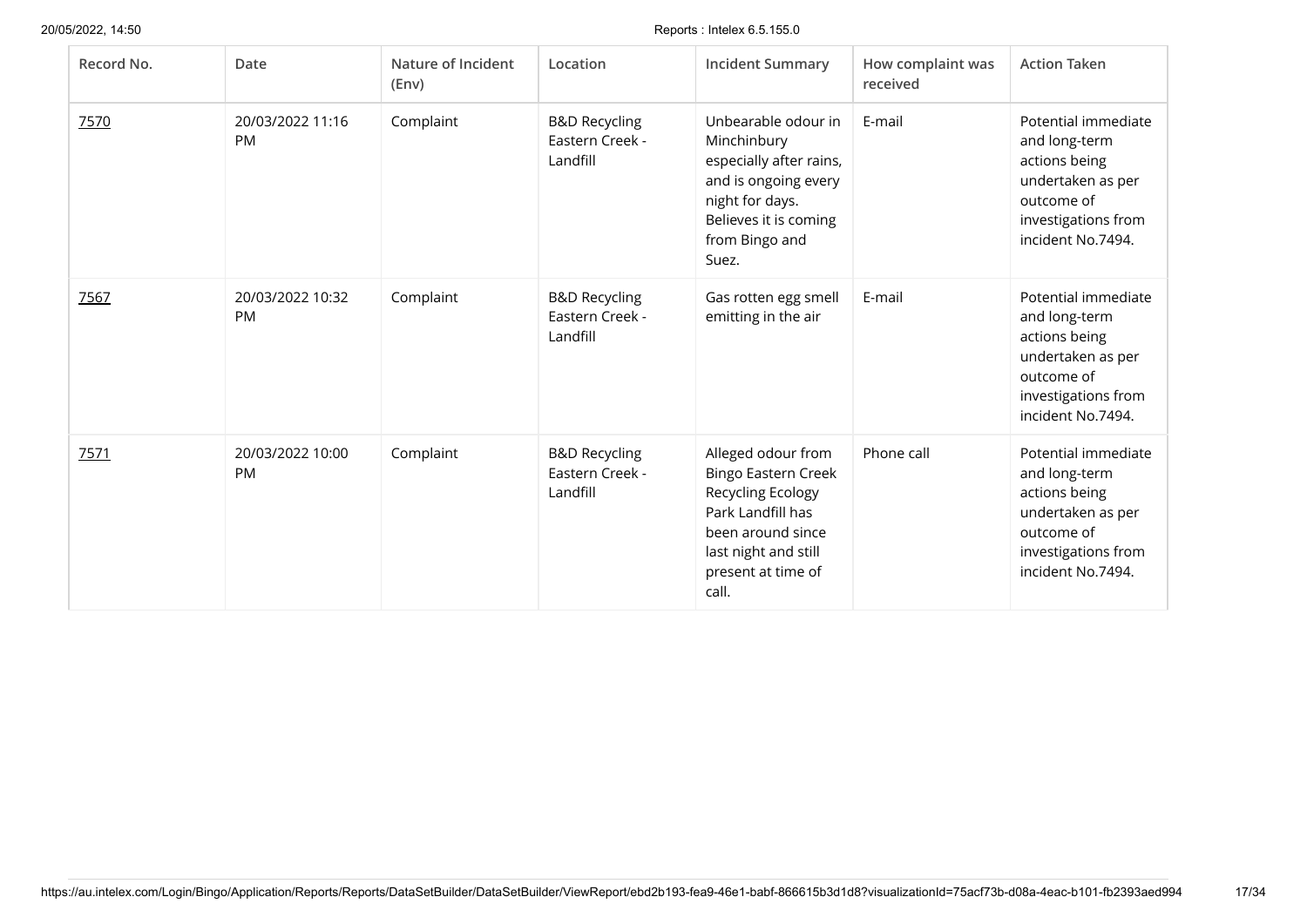| Record No. | Date                          | Nature of Incident<br>(Env) | Location                                                | <b>Incident Summary</b>                                                                                                                                                                                                                                                                                        | How complaint was<br>received | <b>Action Taken</b>                                                                                                                  |
|------------|-------------------------------|-----------------------------|---------------------------------------------------------|----------------------------------------------------------------------------------------------------------------------------------------------------------------------------------------------------------------------------------------------------------------------------------------------------------------|-------------------------------|--------------------------------------------------------------------------------------------------------------------------------------|
| 7565       | 20/03/2022 9:40 PM            | Complaint                   | <b>B&amp;D Recycling</b><br>Eastern Creek -<br>Landfill | Rotten egg gas smell<br>on and the day prior<br>to the reported date.<br>Complainant<br>believes it is 6/6<br>strength and<br>allegedly coming<br>from Bingo, Eastern<br>Creek. Smell was<br>also present the<br>previous night from<br>8pm until 1am and<br>was still present at<br>7am the morning<br>after. | E-mail                        | Potential immediate<br>and long-term<br>actions being<br>undertaken as per<br>outcome of<br>investigations from<br>incident No.7494. |
| 7569       | 19/03/2022 11:58<br><b>PM</b> | Complaint                   | <b>B&amp;D Recycling</b><br>Eastern Creek -<br>Landfill | Complainant states<br>that the smell went<br>away for an hour but<br>has returned. Also<br>suggests they are<br>subject to this every<br>year.                                                                                                                                                                 | E-mail                        | Potential immediate<br>and long-term<br>actions being<br>undertaken as per<br>outcome of<br>investigations from<br>incident No.7494. |
| 7568       | 19/03/2022 9:58 PM            | Complaint                   | <b>B&amp;D Recycling</b><br>Eastern Creek -<br>Landfill | Gas hydrogen smell<br>detected at<br>Minchinbury. Stated<br>that this occurred<br>around March in<br>2021.                                                                                                                                                                                                     | E-mail                        | Potential immediate<br>and long-term<br>actions being<br>undertaken as per<br>outcome of<br>investigations from<br>incident No.7494. |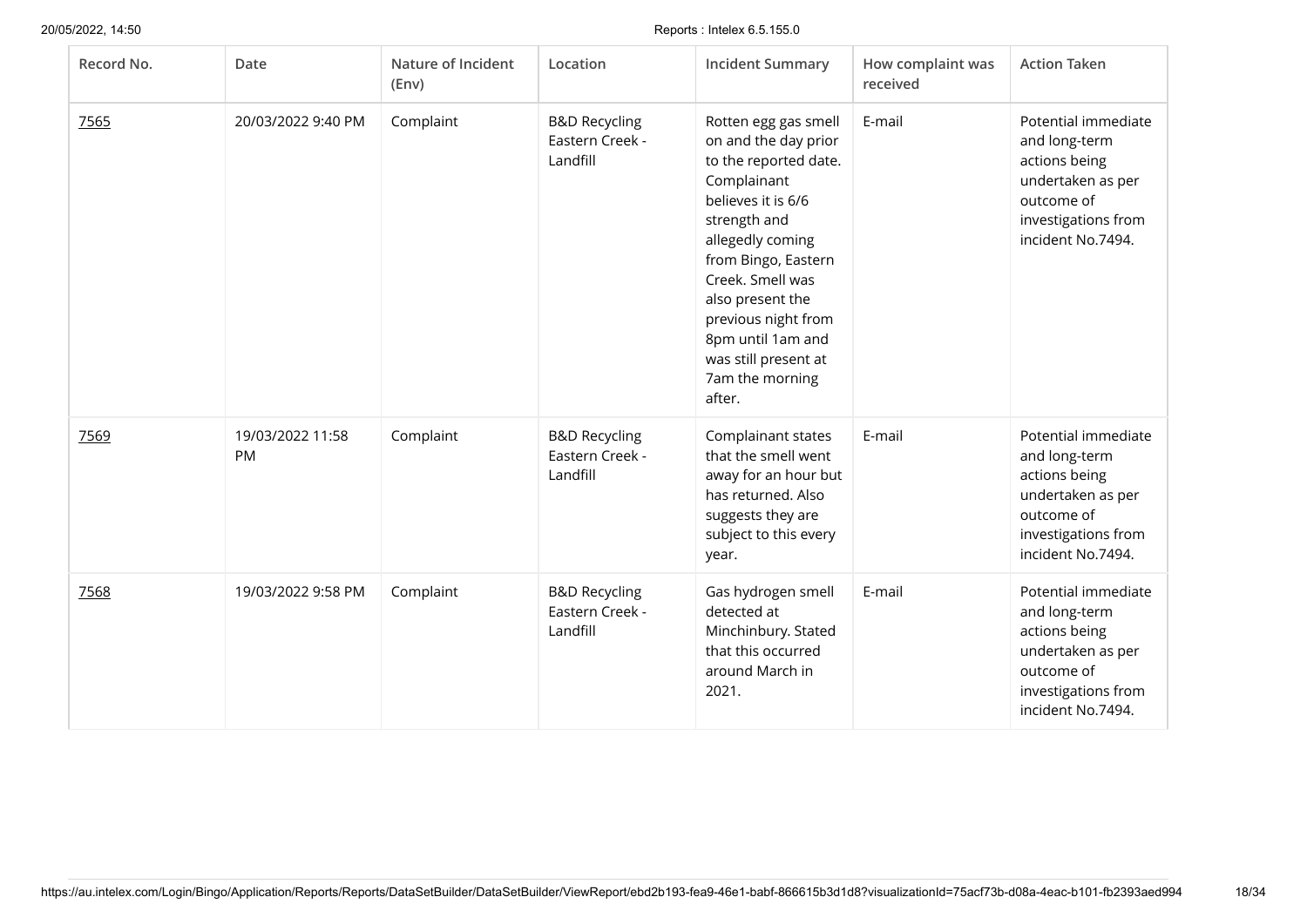| Record No. | Date                   | Nature of Incident<br>(Env) | Location                                                | <b>Incident Summary</b>                                                                                                                         | How complaint was<br>received | <b>Action Taken</b>                                                                                                                  |
|------------|------------------------|-----------------------------|---------------------------------------------------------|-------------------------------------------------------------------------------------------------------------------------------------------------|-------------------------------|--------------------------------------------------------------------------------------------------------------------------------------|
| 7564       | 19/03/2022 5:10 PM     | Complaint                   | <b>B&amp;D Recycling</b><br>Eastern Creek -<br>Landfill | Complainant stating<br>"stinks again" in<br>Minchinbury and<br>that flares had<br>issues at the time.                                           | E-mail                        | Potential immediate<br>and long-term<br>actions being<br>undertaken as per<br>outcome of<br>investigations from<br>incident No.7494. |
| 7563       | 19/03/2022 4:44 PM     | Complaint                   | <b>B&amp;D Recycling</b><br>Eastern Creek -<br>Landfill | Strong odour<br>detected at<br>Minchinbury. Odour<br>is stronger during<br>and after rain or<br>high winds.                                     | E-mail                        | Potential immediate<br>and long-term<br>actions being<br>undertaken as per<br>outcome of<br>investigations from<br>incident No.7494. |
| 7560       | 18/03/2022 10:27<br>PM | Complaint                   | <b>B&amp;D Recycling</b><br>Eastern Creek -<br>Landfill | Third consecutive<br>night of garbage and<br>egg gas experienced<br>by a Minchinbury<br>resident of over 24<br>years at 10pm.                   | E-mail                        | Potential immediate<br>and long-term<br>actions being<br>undertaken as per<br>outcome of<br>investigations from<br>incident No.7494. |
| 7561       | 18/03/2022 10:07<br>PM | Complaint                   | <b>B&amp;D Recycling</b><br>Eastern Creek -<br>Landfill | Rotten egg/sulphur,<br>rotting garbage<br>smell detected by<br>resident at<br>Minchinbury,<br>allegedly coming<br>from BINGO waste<br>facility. | E-mail                        | Potential immediate<br>and long-term<br>actions being<br>undertaken as per<br>outcome of<br>investigations from<br>incident No.7494. |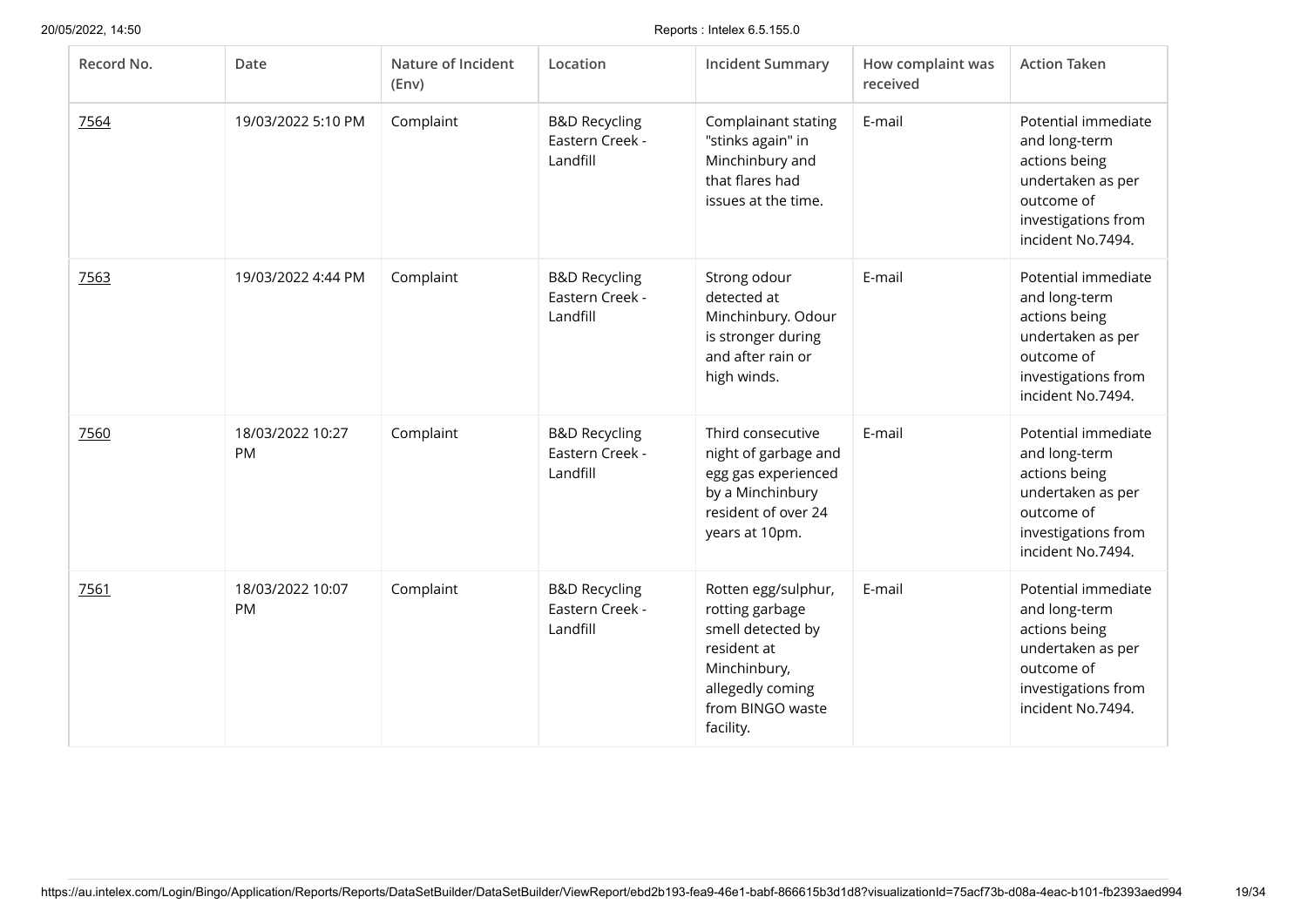| Record No. | Date               | Nature of Incident<br>(Env) | Location                                                | <b>Incident Summary</b>                                                                                                                                                                                                                               | How complaint was<br>received | <b>Action Taken</b>                                                                                                                  |
|------------|--------------------|-----------------------------|---------------------------------------------------------|-------------------------------------------------------------------------------------------------------------------------------------------------------------------------------------------------------------------------------------------------------|-------------------------------|--------------------------------------------------------------------------------------------------------------------------------------|
| 7559       | 18/03/2022 9:59 PM | Complaint                   | <b>B&amp;D Recycling</b><br>Eastern Creek -<br>Landfill | Complaint of alleged<br>odour from Bingo<br>being experienced<br>by guests during a<br>BBQ.                                                                                                                                                           | E-mail                        | Potential immediate<br>and long-term<br>actions being<br>undertaken as per<br>outcome of<br>investigations from<br>incident No.7494. |
| 7558       | 18/03/2022 4:39 PM | Complaint                   | <b>B&amp;D Recycling</b><br>Eastern Creek -<br>Landfill | Complaint about<br>same odour not<br>being addressed and<br>increasing over the<br>prior weeks. Odour<br>being more<br>noticeable on the<br>18/03/22.                                                                                                 | E-mail                        | Potential immediate<br>and long-term<br>actions being<br>undertaken as per<br>outcome of<br>investigations from<br>incident No.7494. |
| 7562       | 18/03/2022 8:41 AM | Complaint                   | <b>B&amp;D Recycling</b><br>Eastern Creek -<br>Landfill | Bad smell noticed<br>over the past 4 early<br>mornings by a<br>resident at<br>Minchinbury.<br>Resident states it is<br>causing him/her<br>headaches, itchy<br>arms/legs which also<br>happened last year.<br>Son is also getting<br>similar symptoms. | E-mail                        | Potential immediate<br>and long-term<br>actions being<br>undertaken as per<br>outcome of<br>investigations from<br>incident No.7494. |
| 7557       | 18/03/2022 6:32 AM | Complaint                   | <b>B&amp;D Recycling</b><br>Eastern Creek -<br>Landfill | Odour complaint<br>reported of H2S<br>odours at<br>Minchinbury<br>occurring during the<br>night.                                                                                                                                                      | E-mail                        | Potential immediate<br>and long-term<br>actions being<br>undertaken as per<br>outcome of<br>investigations from<br>incident No.7494. |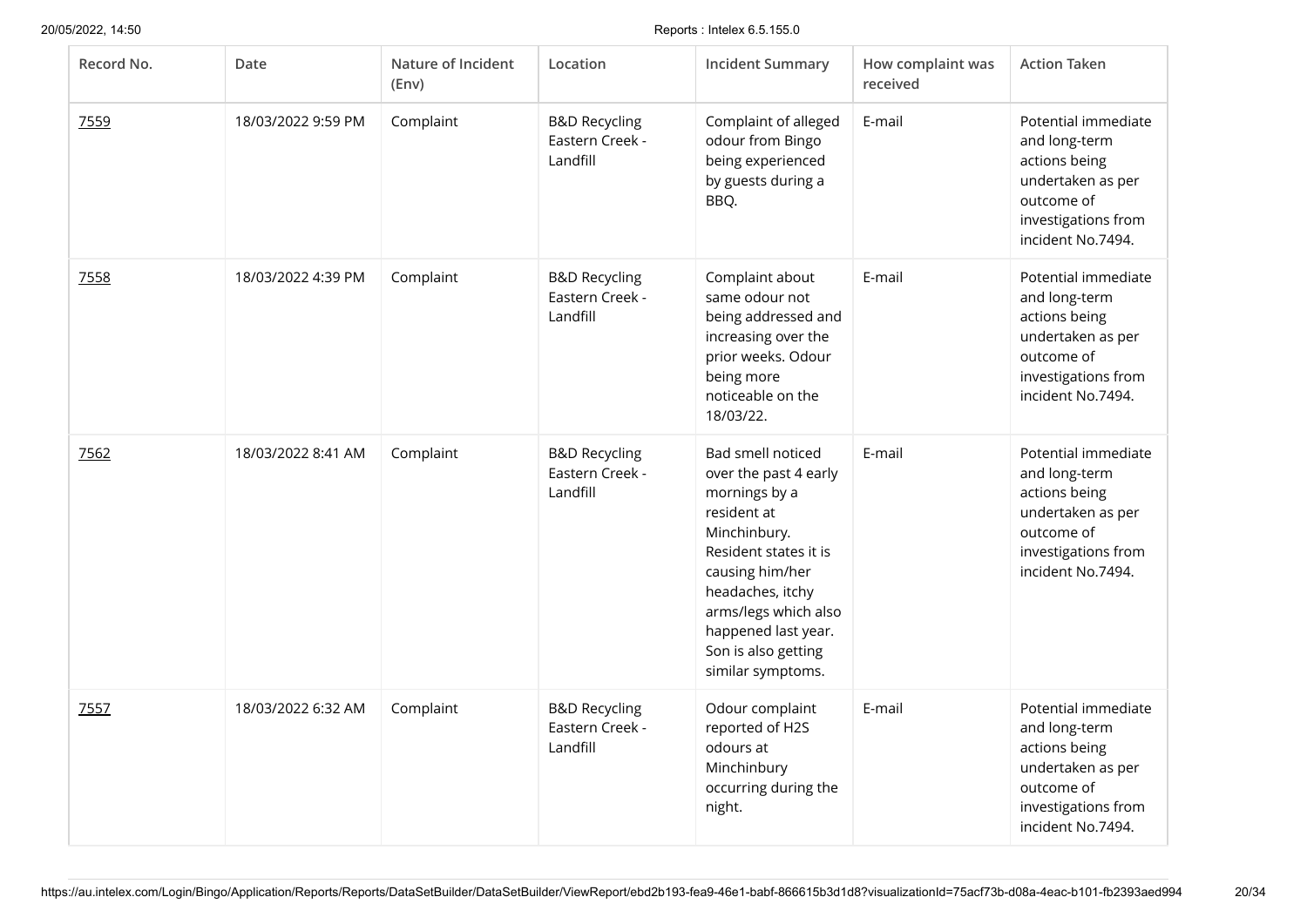| Record No. | Date               | Nature of Incident<br>(Env) | Location                                                | <b>Incident Summary</b>                                                                                                                                                                                                                                                                             | How complaint was<br>received | <b>Action Taken</b>                                                                                                                                                                                                                                                                                                  |
|------------|--------------------|-----------------------------|---------------------------------------------------------|-----------------------------------------------------------------------------------------------------------------------------------------------------------------------------------------------------------------------------------------------------------------------------------------------------|-------------------------------|----------------------------------------------------------------------------------------------------------------------------------------------------------------------------------------------------------------------------------------------------------------------------------------------------------------------|
| 7117       | 16/03/2022 1:54 AM | Complaint                   | <b>B&amp;D Recycling</b><br>Eastern Creek -<br>Landfill | Tarun Narayan<br>contacted Bingo via<br>email at 1:54AM on<br>16 March 2022 to<br>complain about a<br>rotten egg /sulphur<br>smell, rotting<br>garbage odour said<br>to have occurred on<br>March 14, 15, 12 and<br>11 all day during the<br>day and more<br>prevalent at night<br>tarun.narayan@gm | E-mail                        | Odour survey<br>conducted on 15<br>March and 16<br>March.<br>Status of site and<br>flares reviewed. M&R<br>in progress for LFG<br>extraction system                                                                                                                                                                  |
| 7108       | 15/03/2022 7:30 AM | Complaint                   | <b>B&amp;D Recycling</b><br>Eastern Creek -<br>Landfill | EPA REF-NO-107887<br>EPA reported<br>complaint<br>concerning odour at<br>Espalier Place and<br><b>Barossa Drive</b><br>Minchinbury<br>between 7:30am and<br>9:30am and the<br>night before.                                                                                                         | Regulatory                    | Odour survey in<br>Minchinbury 6:45am<br>and 7:30am 15<br>March. Refer<br>attachment<br>Reviewed landfill<br>conditions. 2 flares<br>operational. R&M<br>scheduled for 2<br>flares out of<br>operation. 5th flare<br>in place waiting on<br>generator delivery<br>on 31 March. 6th<br>flare due on site 31<br>March. |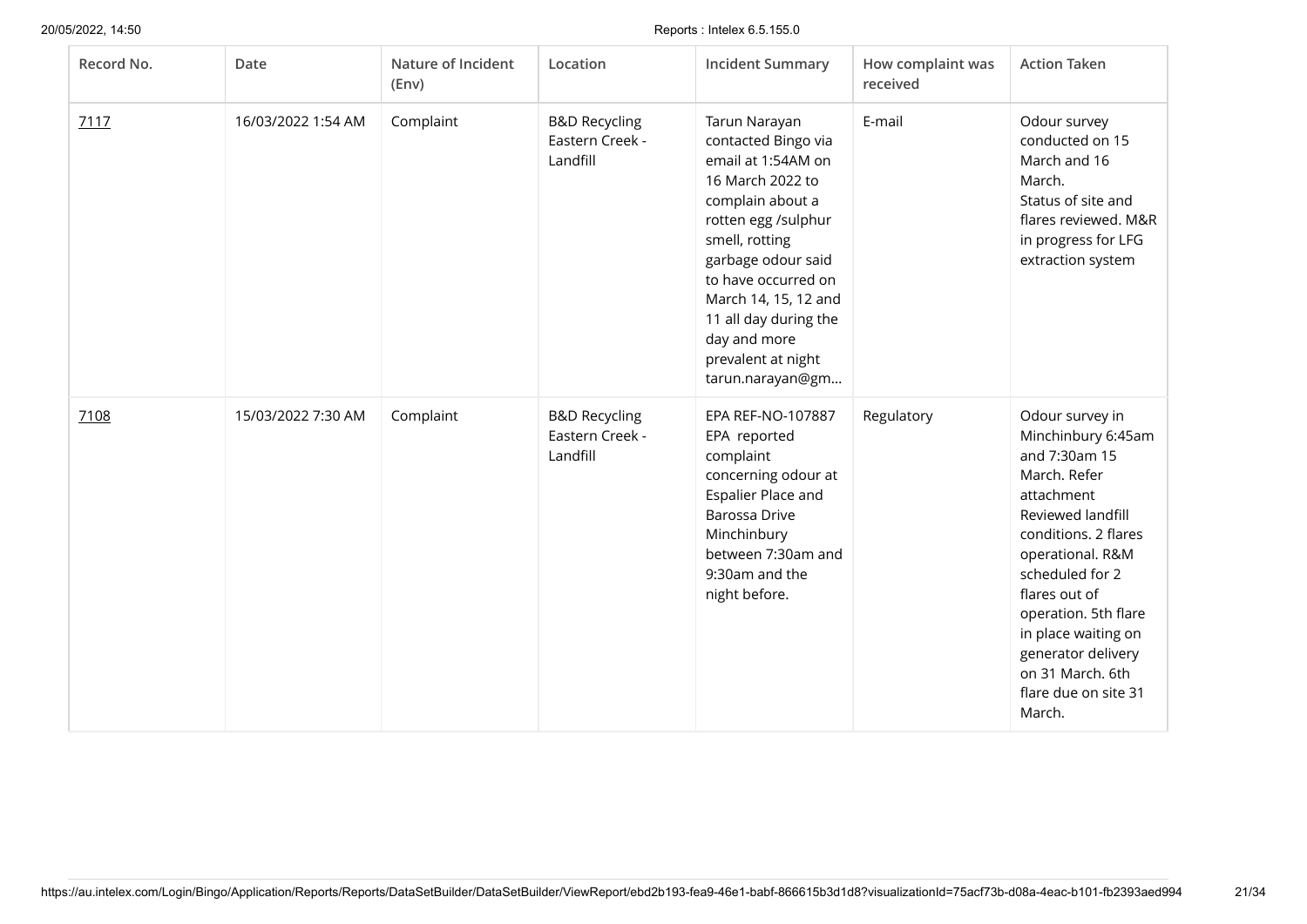| Record No. | Date               | Nature of Incident<br>(Env) | Location                                                | <b>Incident Summary</b>                                                                                                             | How complaint was<br>received | <b>Action Taken</b>                                                                                                                                                                                      |
|------------|--------------------|-----------------------------|---------------------------------------------------------|-------------------------------------------------------------------------------------------------------------------------------------|-------------------------------|----------------------------------------------------------------------------------------------------------------------------------------------------------------------------------------------------------|
| 7110       | 14/03/2022 9:54 PM | Complaint                   | <b>B&amp;D Recycling</b><br>Eastern Creek -<br>Landfill | EPA REF-NO-10815:<br>complaint on<br>14/3/2022 at 9:54pm<br>regarding putrid<br>rotten egg gas<br>odour at Barossa<br>Drive         | Regulatory                    | Odour survey of<br>MInchinbury and<br>neighbouring areas<br>undertaken on<br>15/3/2022 from<br>6:45am to 7:30am<br>following complaint<br>made direct to<br>Bingo.<br>Reviewed site and<br>flare status. |
| 7111       | 14/03/2022 9:54 PM | Complaint                   | <b>B&amp;D Recycling</b><br>Eastern Creek -<br>Landfill | Email received from<br>Zara Tai complaining<br>of putrid rotten egg<br>gas odour when<br>outside at 1 Barossa<br>Drive Minchinbury. | E-mail                        | Odour survey<br>undertaken in<br>Minchinbury from<br>6:45am to 7:30am<br>on 15 March 2022.<br>Review of site and<br>flare status                                                                         |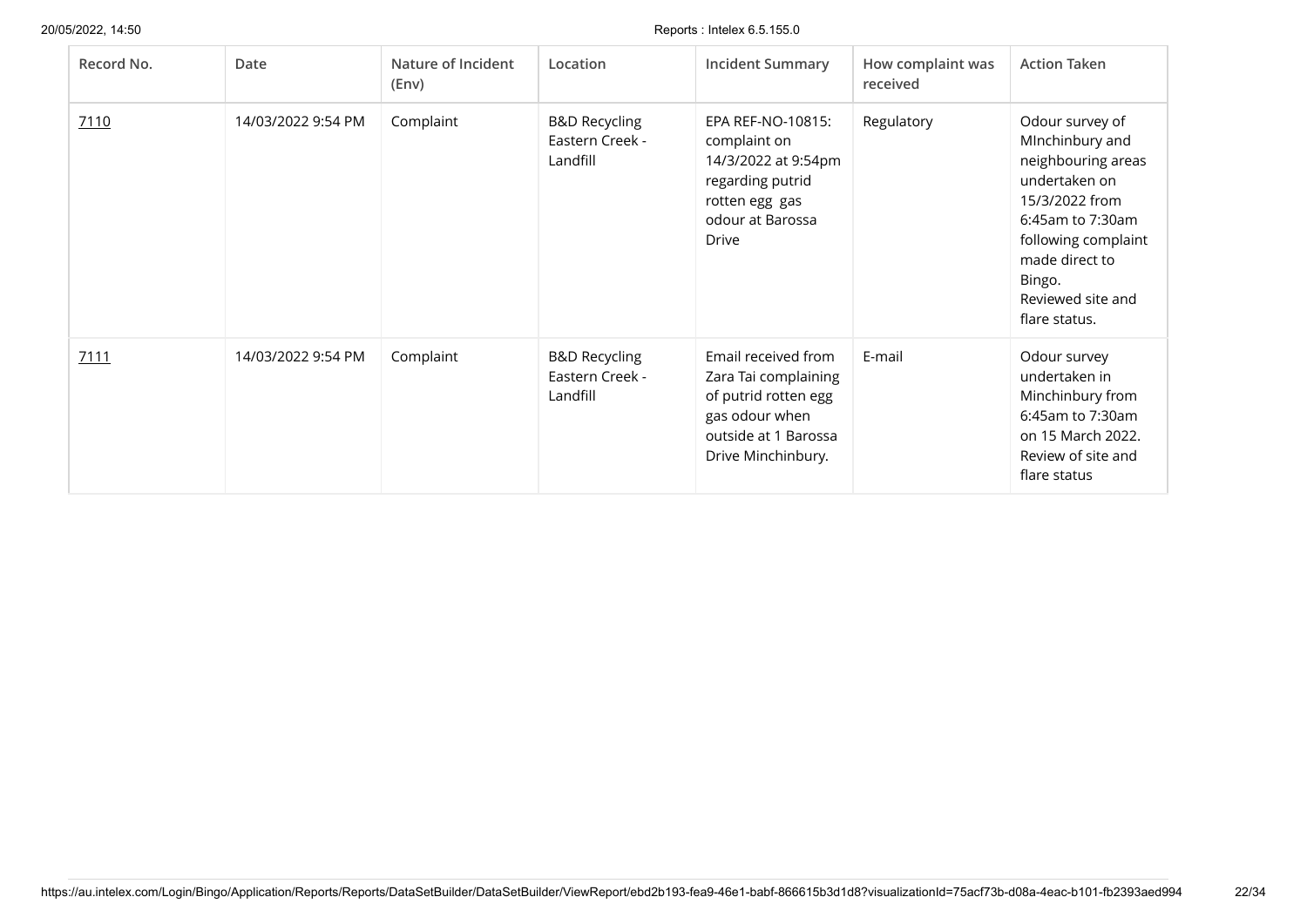| Record No. | Date               | Nature of Incident<br>(Env) | Location                                             | <b>Incident Summary</b>                                                                                                                                                                                   | How complaint was<br>received | <b>Action Taken</b>                                                                                                                                                                                                                                                                                                                                                                                                                                                                                                                            |
|------------|--------------------|-----------------------------|------------------------------------------------------|-----------------------------------------------------------------------------------------------------------------------------------------------------------------------------------------------------------|-------------------------------|------------------------------------------------------------------------------------------------------------------------------------------------------------------------------------------------------------------------------------------------------------------------------------------------------------------------------------------------------------------------------------------------------------------------------------------------------------------------------------------------------------------------------------------------|
| 7109       | 12/03/2022 9:00 PM | Complaint                   | Bingo                                                | EPS REF-NO-10787.<br>EPA advised of a<br>complaint<br>concerning odour<br>from Bouchet<br>Crescent<br>Minchinbury on 12<br>March and 14 March<br>(from 9pm to<br>10:26pm). Strong<br>rotten egg gas odour | Regulatory                    | Conducted an odour<br>survey between<br>6:45am and 7:30am<br>on 15 March in<br>Minchinbury and<br>odour noted at a<br>number of locations<br>Odour seemed to<br>sewer. Survey wa<br>undertaken<br>following a<br>complaint direct to<br>Bingo.<br>Reviewed site status<br>and flares. 2 flares<br>operational on<br>morning of 15<br>March. 2 flares<br>subject to M&R and<br>not operational. 5th<br>flare in place and<br>ready to operate<br>pending delivery of<br>generator on 31<br>March. 6th flare<br>pending delivery on<br>31 March. |
| 7245       | 9/03/2022 11:36 AM | Complaint                   | <b>B&amp;D Recycling</b><br>Eastern Creek<br>General | EPA notified the<br>Licensee that it had<br>received a complaint<br>about a loud<br>banging noise that<br>occured at midnight<br>on 5 February.                                                           | E-mail                        | Site investigations<br>continuing.<br>Monitoring<br>scheduled following<br>previous complaints<br>has been delayed<br>due to bad weather.                                                                                                                                                                                                                                                                                                                                                                                                      |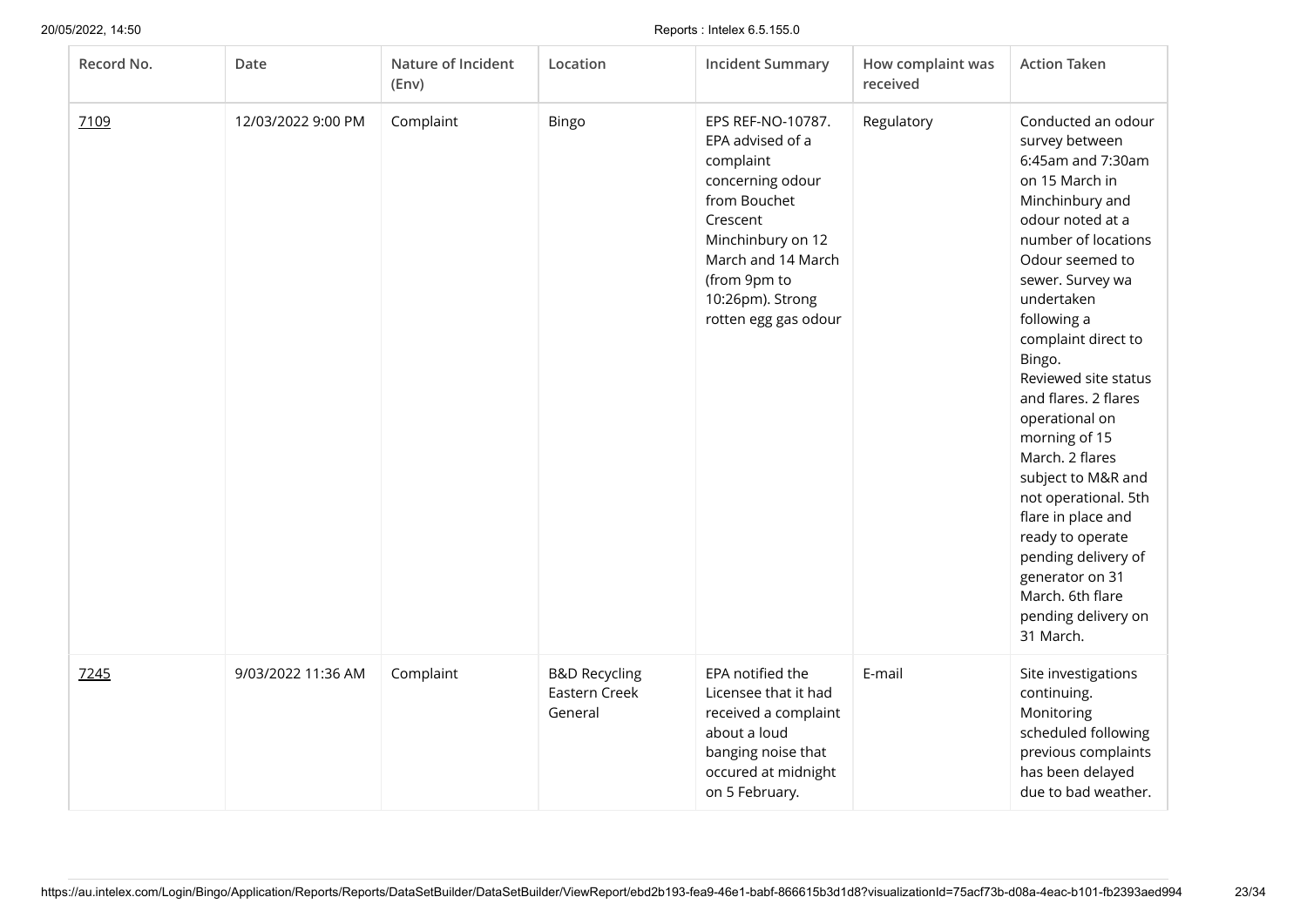| Record No. | Date                   | Nature of Incident<br>(Env) | Location                                                | <b>Incident Summary</b>                                 | How complaint was<br>received | <b>Action Taken</b>                                                                                                                                                                                                                                                |
|------------|------------------------|-----------------------------|---------------------------------------------------------|---------------------------------------------------------|-------------------------------|--------------------------------------------------------------------------------------------------------------------------------------------------------------------------------------------------------------------------------------------------------------------|
| 7010       | 1/03/2022 1:25 PM      | Complaint                   | <b>B&amp;D Recycling</b><br>Eastern Creek -<br>Landfill |                                                         | Other (e.g.Social<br>media)   | Internal observation                                                                                                                                                                                                                                               |
| 6645       | 14/01/2022 12:04<br>PM | Complaint                   | <b>B&amp;D Recycling</b><br>Eastern Creek<br>General    | Odour complaint<br>from Ryan Rd,<br><b>Mount Druitt</b> | Other (e.g.Social<br>media)   | Bingo does the<br>weekly odour and<br>gas monitoring at<br>the site and around<br>the site. The<br>concentration of the<br>H2S was always<br>under threshold.<br>Also the results of<br>the EPA monitoring<br>at Minchinbury was<br>under the threshold.           |
| 6644       | 21/12/2021 11:40<br>AM | Complaint                   | <b>B&amp;D Recycling</b><br>Eastern Creek -<br>Landfill | Odour complaint                                         | Other (e.g.Social<br>media)   | Bingo does the<br>weekly odour and<br>gas monitoring at<br>the site and around<br>the site. The<br>concentration of the<br>H2S was always<br>under threshold.<br>Also the results of<br>the EPA monitoring<br>at Minchinbury was<br>always under the<br>threshold. |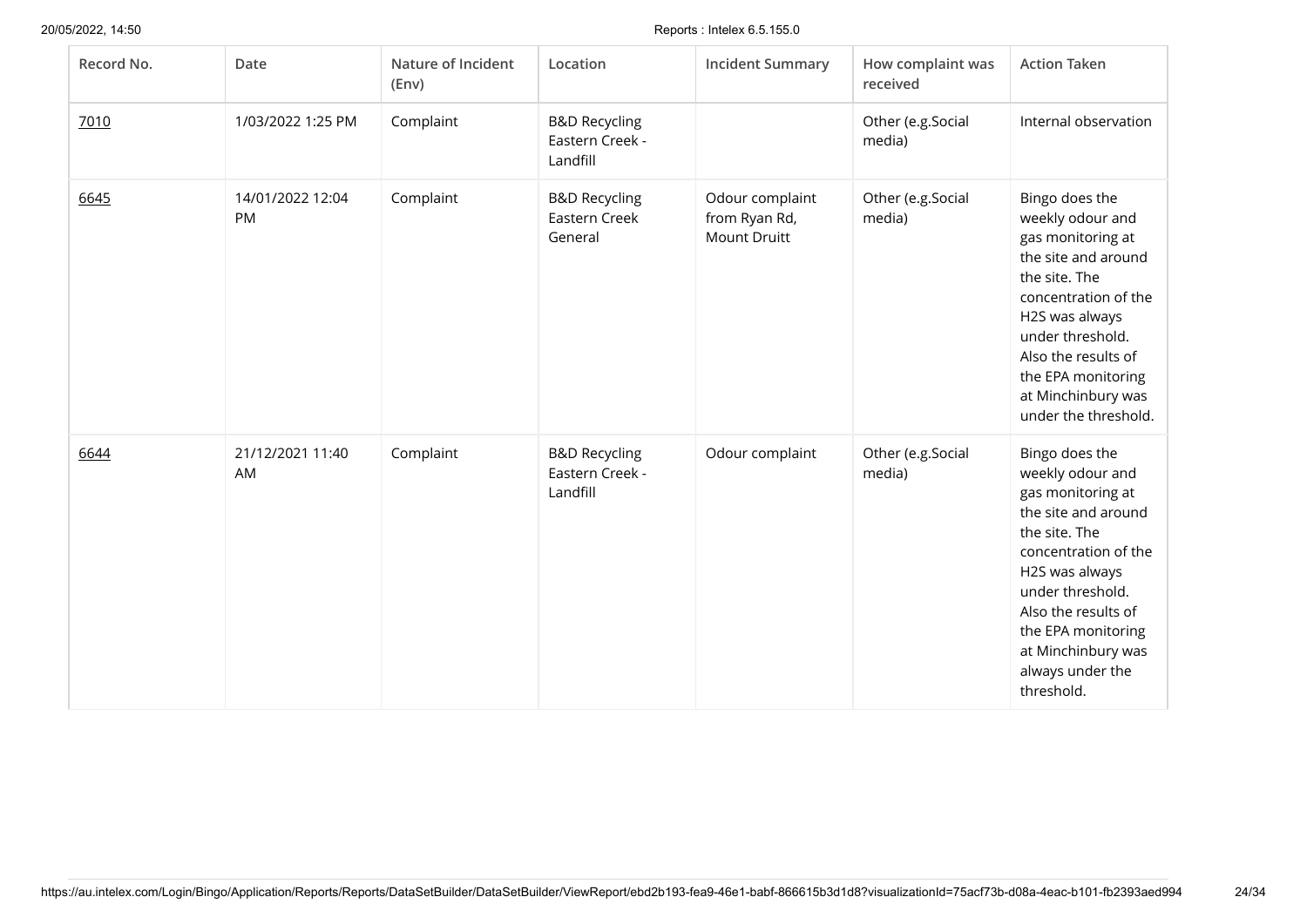| Record No. | Date               | Nature of Incident<br>(Env) | Location                                                | <b>Incident Summary</b>                                                                                                                        | How complaint was<br>received | <b>Action Taken</b>                                                                                                                                                                                                                                                                                                                 |
|------------|--------------------|-----------------------------|---------------------------------------------------------|------------------------------------------------------------------------------------------------------------------------------------------------|-------------------------------|-------------------------------------------------------------------------------------------------------------------------------------------------------------------------------------------------------------------------------------------------------------------------------------------------------------------------------------|
| 6638       | 17/11/2021 7:42 AM | Complaint                   | <b>B&amp;D Recycling</b><br>Eastern Creek -<br>Landfill | Odour Complaint:<br>"Smell starting up<br>again"                                                                                               | Phone call                    | Weekly Gas<br>monitoring for<br>Methane and H2S<br>have been<br>performed and<br>under threshold.<br>Odour surveys have<br>been carried out on<br>site and<br>Minchinbury. No<br>odours detected<br>consistent to those<br>on site. No detection<br>of odour from EPA<br>installed Monitors in<br>Minchinbury and<br>Eastern creek. |
| 6654       | 5/11/2021 5:23 PM  | Complaint                   | <b>B&amp;D Recycling</b><br>Eastern Creek -<br>Landfill | Complaint regarding<br>Bingo's<br>communication with<br>the community and<br>notification period<br>provided for<br>community<br>consultation. | Regulatory                    | Community and<br>stakeholder<br>participation<br>strategy was tested<br>against industry<br>standards for<br>consultation by<br>representatives from<br>DPIE and noted it<br>was in accordance<br>with the intent of<br>SEARs. Further<br>details were<br>provided to the EPA.                                                      |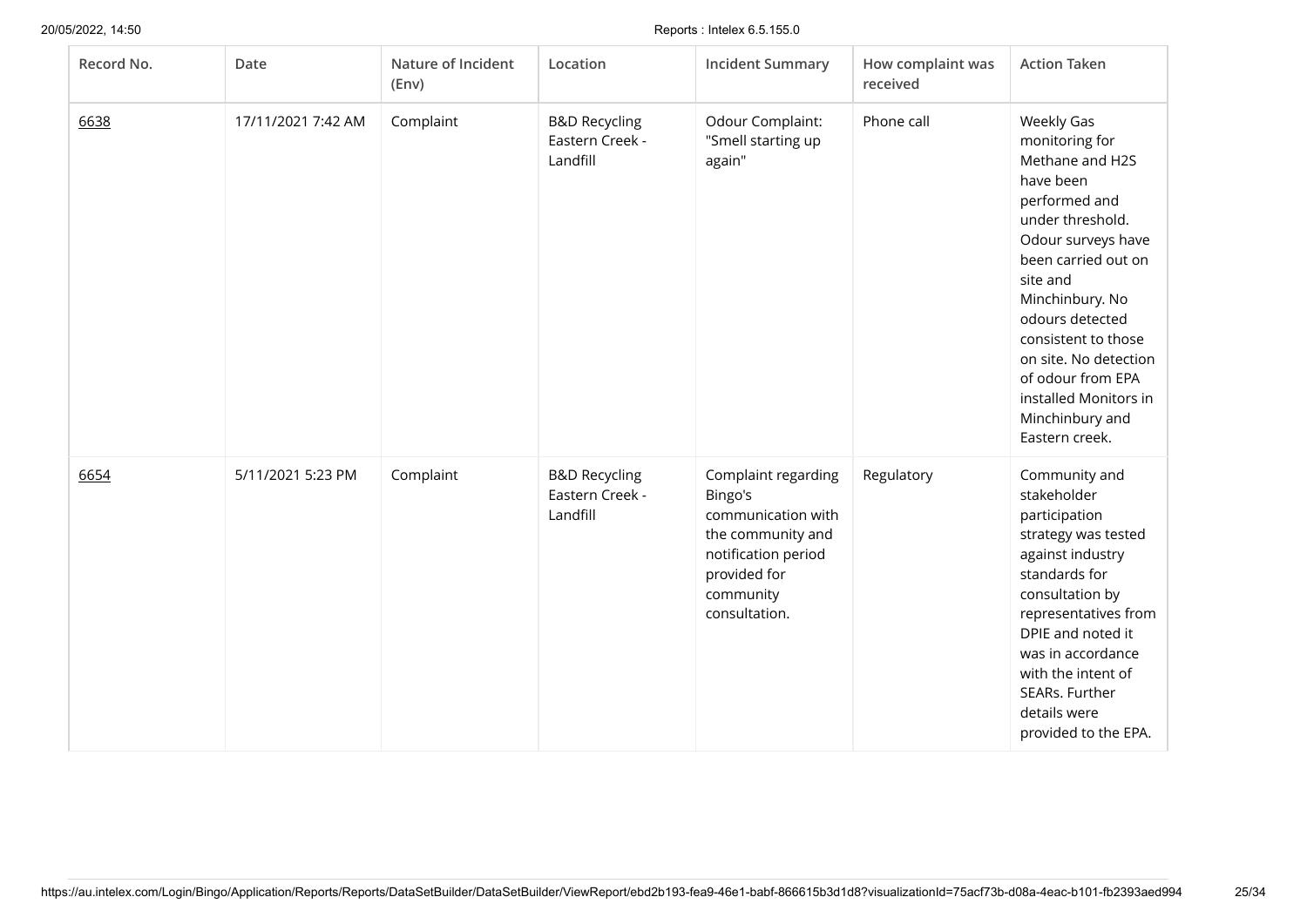| Record No. | Date               | Nature of Incident<br>(Env) | Location                                                | <b>Incident Summary</b>                                            | How complaint was<br>received | <b>Action Taken</b>                                                                                                                                            |
|------------|--------------------|-----------------------------|---------------------------------------------------------|--------------------------------------------------------------------|-------------------------------|----------------------------------------------------------------------------------------------------------------------------------------------------------------|
| 6648       | 29/09/2021 1:14 PM | Complaint                   | <b>B&amp;D Recycling</b><br>Eastern Creek -<br>Landfill | Complaint of burnt<br>fuel and rubber                              | Other (e.g.Social<br>media)   | Bingo investigated<br>about this complaint<br>and find out this<br>complaint is not<br>related to the Bingo<br>site.                                           |
| 6652       | 29/09/2021 1:05 PM | Complaint                   | <b>B&amp;D Recycling</b><br>Eastern Creek -<br>Landfill | Complaint of burnt<br>fuel and rubber                              | Regulatory                    | Bingo has<br>investigated about<br>the complaint.<br>Complaint is not<br>related to the Bingo<br>Site.                                                         |
| 6647       | 27/09/2021 1:05 PM | Complaint                   | <b>B&amp;D Recycling</b><br>Eastern Creek -<br>Landfill | Complaint of burnt<br>fuel and rubber                              | Regulatory                    | Bingo has<br>investigated about<br>the complaint. Bingo<br>has find out that the<br>complaint is not<br>related to Bingo Site.                                 |
| 6659       | 24/09/2021 4:05 PM | Complaint                   | <b>B&amp;D Recycling</b><br>Eastern Creek<br>General    | Complaint made to<br>EPA. Dust and<br>Tracking on Public<br>Roads. | Regulatory                    | Implemented further<br>controls and<br>increased sweeper<br>and water cart<br>operations to ensure<br>the site does not<br>contribute to local<br>dust issues. |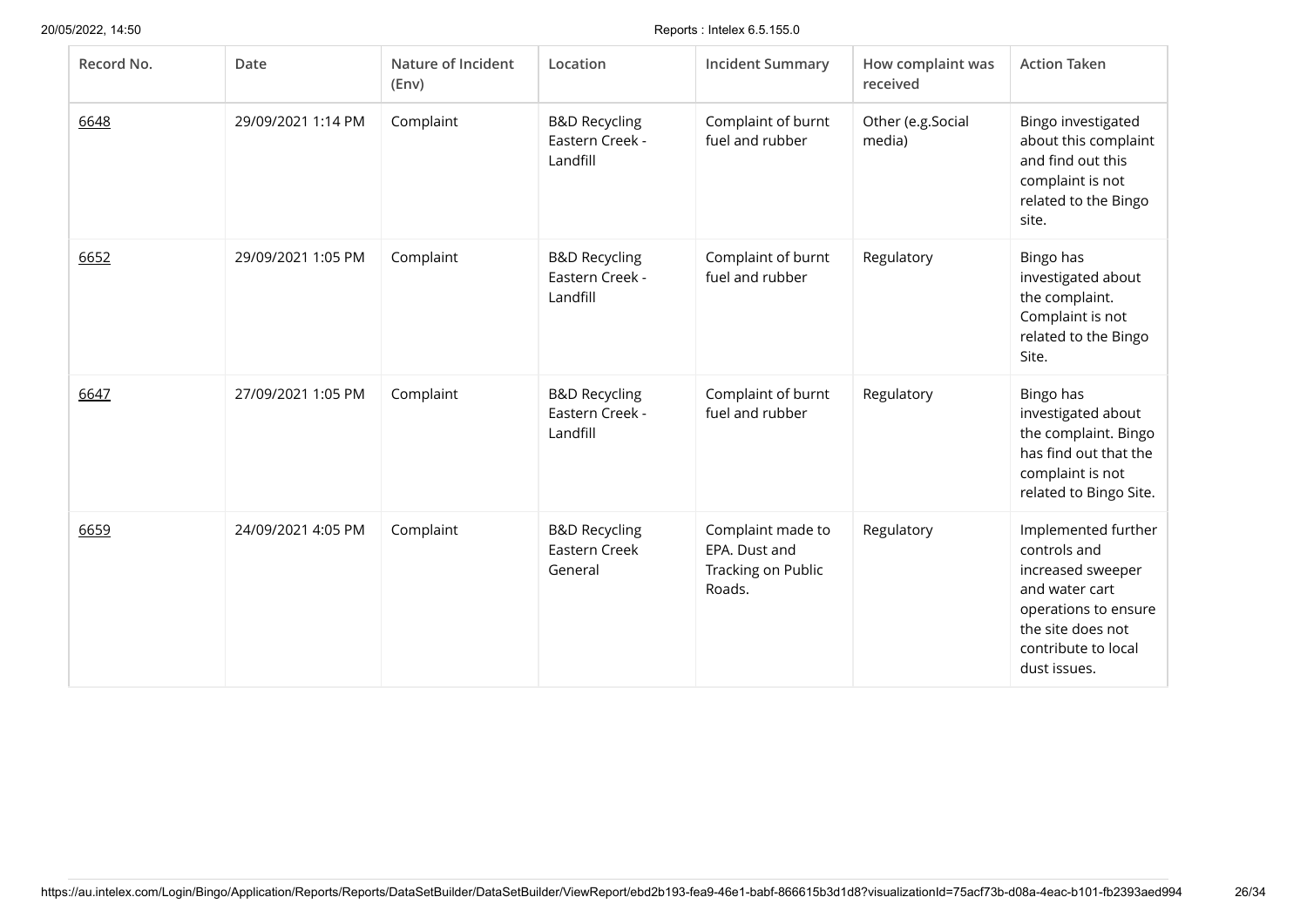| Record No. | Date                   | Nature of Incident<br>(Env) | Location                                                | <b>Incident Summary</b>                                                                                           | How complaint was<br>received | <b>Action Taken</b>                                                                                                                                                                                                                                                                 |
|------------|------------------------|-----------------------------|---------------------------------------------------------|-------------------------------------------------------------------------------------------------------------------|-------------------------------|-------------------------------------------------------------------------------------------------------------------------------------------------------------------------------------------------------------------------------------------------------------------------------------|
| 6658       | 20/09/2021 4:00 PM     | Complaint                   | <b>B&amp;D Recycling</b><br>Eastern Creek<br>General    | Dust and noise<br>complaint. Reversing<br>vehicles until after<br>1am.                                            | E-mail                        | Carried out noise<br>survey. No sounds<br>were produced from<br>the reversing of<br>trucks. Monitoring<br>for the month of<br>September did not<br>show signs of<br>exceedances in the<br>northern monitoring<br>point. Bingo unlikely<br>to be the source of<br>the noise or dust. |
| 5798       | 14/09/2021 9:35 PM     | Complaint                   | <b>B&amp;D Recycling</b><br>Eastern Creek - MPC         | Noise complaint.<br>Trucks beeping and<br>tail gates banging<br>from 8.30pm until<br>after 1am at<br>Minchinbury. | Website                       | Under investigation                                                                                                                                                                                                                                                                 |
| 6651       | 9/09/2021 1:56 PM      | Complaint                   | <b>B&amp;D Recycling</b><br>Eastern Creek -<br>Landfill | The management of<br>stockpiles and dust<br>from the Premises                                                     | Other (e.g.Social<br>media)   | The stockpiles height<br>has managed<br>accordingly.                                                                                                                                                                                                                                |
| 5796       | 31/08/2021 11:00<br>PM | Complaint                   | <b>B&amp;D Recycling</b><br>Eastern Creek - MPC<br>1    | Noise complaint.                                                                                                  | Website                       | Under Investigation.<br>Details of operation<br>on site at time of<br>complaint provided<br>below:<br>No abnormal<br>activities noted.<br>MPC2 not in<br>operation after 5pm.<br>MPC1 running until<br>1am as usual.                                                                |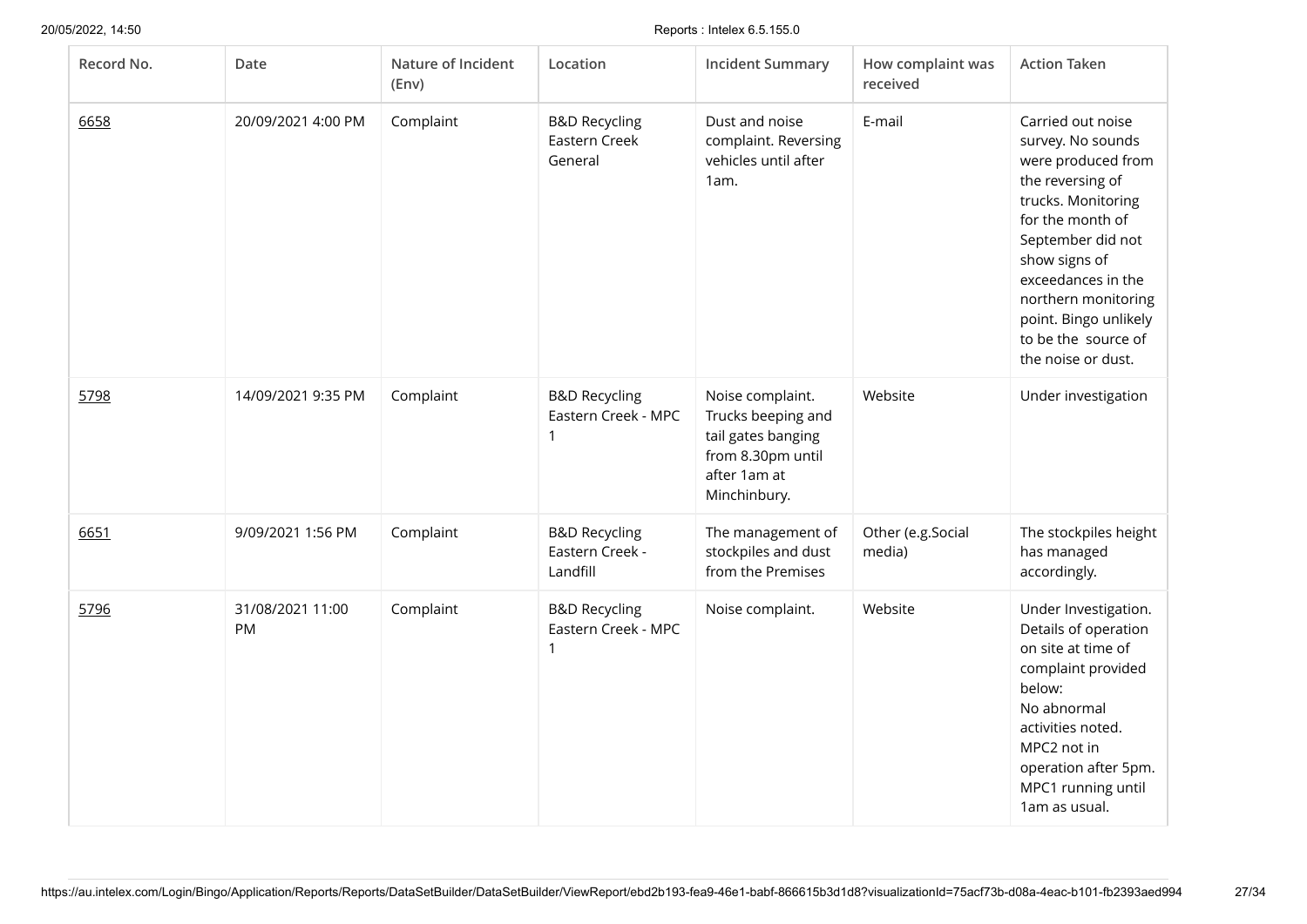| Record No. | Date                   | Nature of Incident<br>(Env) | Location                                                | <b>Incident Summary</b> | How complaint was<br>received | <b>Action Taken</b>                                                                                                                                          |
|------------|------------------------|-----------------------------|---------------------------------------------------------|-------------------------|-------------------------------|--------------------------------------------------------------------------------------------------------------------------------------------------------------|
| 6650       | 18/08/2021 1:44 PM     | Complaint                   | <b>B&amp;D Recycling</b><br>Eastern Creek -<br>Landfill | Dust complaint.         | Other (e.g.Social<br>media)   | Bingo improved the<br>dust control strategy<br>at the site.                                                                                                  |
| 5526       | 16/08/2021 6:20 PM     | Complaint                   | Bingo                                                   | Odour complaint         | Other (e.g.Social<br>media)   | Under investigation                                                                                                                                          |
| 5547       | 8/06/2021 5:37 PM      | Complaint                   | <b>B&amp;D Recycling</b><br>Eastern Creek -<br>Landfill | Odour complaint         | Other (e.g.Social<br>media)   | Investigating                                                                                                                                                |
| 5546       | 8/06/2021 5:34 PM      | Complaint                   | <b>B&amp;D Recycling</b><br>Eastern Creek -<br>Landfill |                         | Other (e.g.Social<br>media)   | Complaints in<br>progress                                                                                                                                    |
| 4962       | 8/06/2021 1:54 PM      | Complaint                   | Bingo                                                   | Odour Complaint         | Other (e.g.Social<br>media)   | Under Investigation                                                                                                                                          |
| 4923       | 3/06/2021 11:21 AM     | Complaint                   | <b>B&amp;D Recycling</b><br>Eastern Creek -<br>Landfill | <b>Odour Complaints</b> | Other (e.g.Social<br>media)   | Under Investigation.<br>Potential immediate<br>and long-term<br>actions being<br>undertaken as per<br>outcome of<br>investigations from<br>incident No.7494. |
| 4905       | 1/06/2021 10:19 PM     | Complaint                   | <b>B&amp;D Recycling</b><br>Eastern Creek -<br>Landfill | Odour Complaint         | Website                       | Under investigation.<br>Potential immediate<br>and long-term<br>actions being<br>undertaken as per<br>outcome of<br>investigations from<br>incident No.7494. |
| 4883       | 31/05/2021 10:18<br>AM | Complaint                   | Bingo                                                   | Odour Complaint         | E-mail                        | Under Investigation                                                                                                                                          |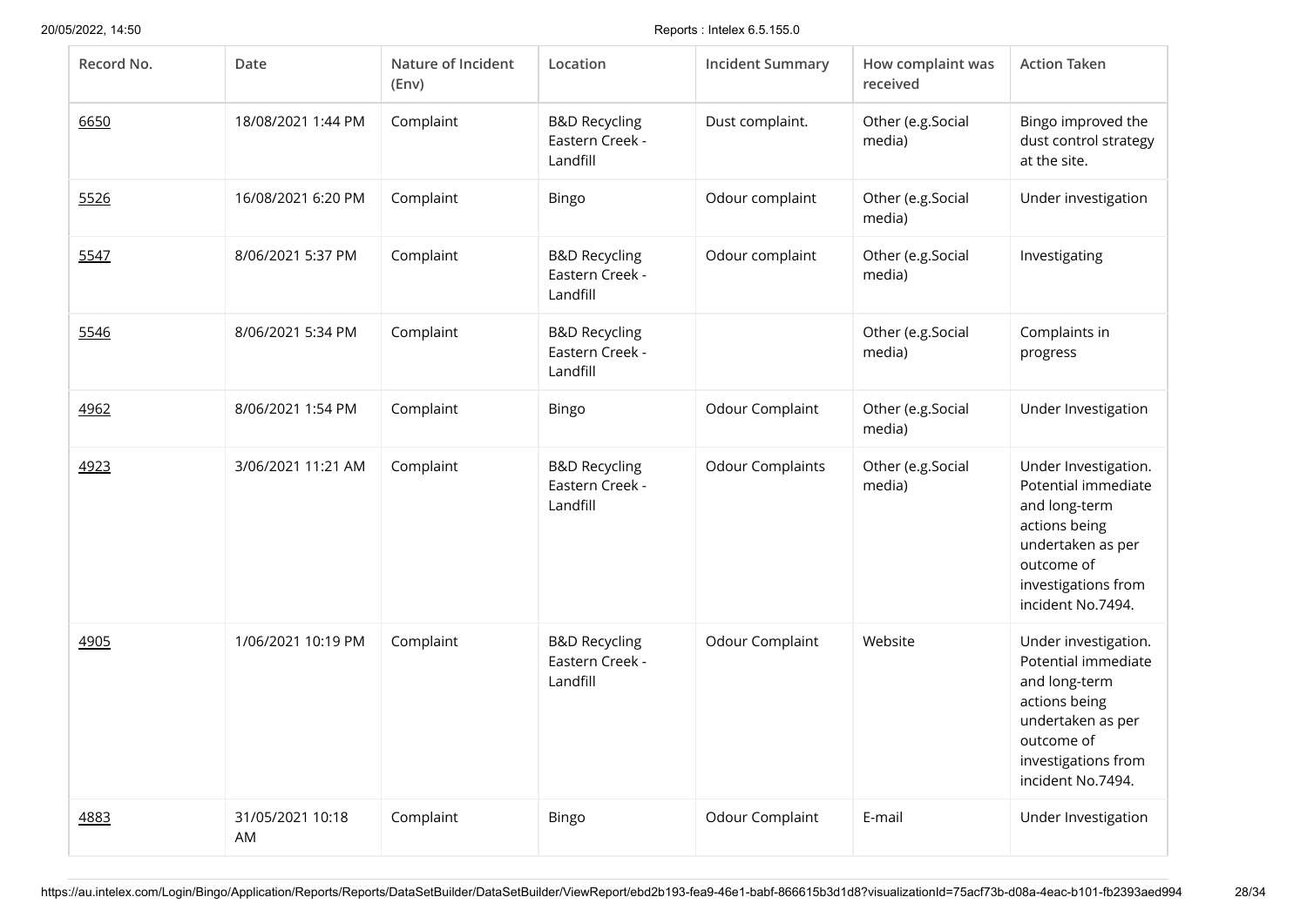| Record No. | Date                   | Nature of Incident<br>(Env) | Location                                                | <b>Incident Summary</b>      | How complaint was<br>received | <b>Action Taken</b>                                                                                                                                          |
|------------|------------------------|-----------------------------|---------------------------------------------------------|------------------------------|-------------------------------|--------------------------------------------------------------------------------------------------------------------------------------------------------------|
| 4819       | 24/05/2021 9:54 AM     | Complaint                   | <b>B&amp;D Recycling</b><br>Eastern Creek -<br>Landfill | <b>Odour Complaints</b>      | Other (e.g.Social<br>media)   | Under Investigation.<br>Potential immediate<br>and long-term<br>actions being<br>undertaken as per<br>outcome of<br>investigations from<br>incident No.7494. |
| 4789       | 22/05/2021 11:22<br>PM | Complaint                   | Bingo                                                   | Odour complaint              | E-mail                        | Under investigation                                                                                                                                          |
| 4782       | 21/05/2021 8:42 PM     | Complaint                   | <b>B&amp;D Recycling</b><br>Eastern Creek -<br>Landfill | Noise and Odour<br>Complaint | Phone call                    | Under Investigation                                                                                                                                          |
| 4773       | 20/05/2021 9:53 PM     | Complaint                   | <b>B&amp;D Recycling</b><br>Eastern Creek -<br>Landfill | Odour Complaint              | Phone call                    | Under Investigation<br>Potential immediate<br>and long-term<br>actions being<br>undertaken as per<br>outcome of<br>investigations from<br>incident No.7494.  |
| 4755       | 19/05/2021 10:23<br>PM | Complaint                   | Bingo                                                   | Odour complaint              | Phone call                    | Under investigation                                                                                                                                          |
| 4762       | 19/05/2021 9:33 PM     | Complaint                   | Bingo                                                   | Odour complaint              | E-mail                        | Under investigation                                                                                                                                          |
| 4754       | 19/05/2021 8:51 PM     | Complaint                   | <b>B&amp;D Recycling</b><br>Eastern Creek -<br>Landfill | Odour Complaint              | Phone call                    | Actions are ongoing.<br>No wind and smell<br>on site at the time.                                                                                            |
| 4749       | 19/05/2021 10:53<br>AM | Complaint                   | <b>B&amp;D Recycling</b><br>Eastern Creek -<br>Landfill | Odour Complaint              | Other (e.g.Social<br>media)   | Under Investigation                                                                                                                                          |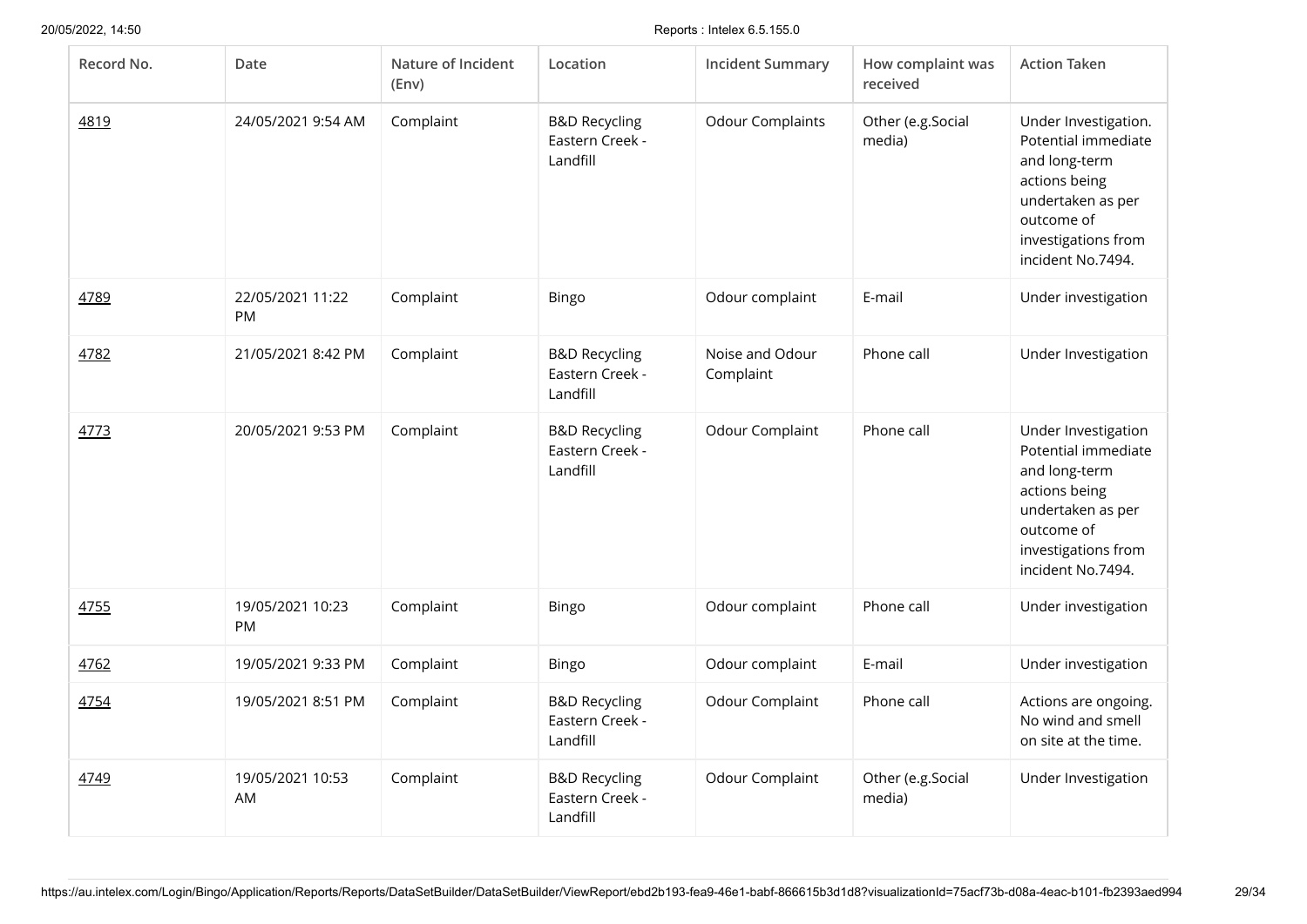| Record No. | Date                   | Nature of Incident<br>(Env) | Location                                                | <b>Incident Summary</b>                                     | How complaint was<br>received | <b>Action Taken</b>                                                                                                                                         |
|------------|------------------------|-----------------------------|---------------------------------------------------------|-------------------------------------------------------------|-------------------------------|-------------------------------------------------------------------------------------------------------------------------------------------------------------|
| 4742       | 18/05/2021 10:53<br>AM | Complaint                   | <b>B&amp;D Recycling</b><br>Eastern Creek -<br>Landfill | Odour Complaint                                             | Other (e.g.Social<br>media)   | Under Investigation                                                                                                                                         |
| 4695       | 14/05/2021 1:35 PM     | Complaint                   | <b>B&amp;D Recycling</b><br>Eastern Creek -<br>Landfill | Odour Complaint<br>Name withheld for<br>complainant privacy | Website                       | Under Investigation                                                                                                                                         |
| 4692       | 12/05/2021 9:30 PM     | Complaint                   | <b>Bingo</b>                                            | Odour complaint                                             | E-mail                        | Under Investigation                                                                                                                                         |
| 4689       | 12/05/2021 8:56 PM     | Complaint                   | <b>Bingo</b>                                            | Odour Complaint                                             | E-mail                        | Under Investigation                                                                                                                                         |
| 4688       | 12/05/2021 7:33 PM     | Complaint                   | <b>Bingo</b>                                            | Odour Complaint                                             | Website                       | Under investigation                                                                                                                                         |
| 4652       | 12/05/2021 8:24 AM     | Complaint                   | <b>B&amp;D Recycling</b><br>Eastern Creek -<br>Landfill | Odour complaint<br>Name withheld for<br>complainant privacy | Phone call                    | Under investigation<br>Potential immediate<br>and long-term<br>actions being<br>undertaken as per<br>outcome of<br>investigations from<br>incident No.7494. |
| 4691       | 11/05/2021 9:23 PM     | Complaint                   | Bingo                                                   | Odour Complaint                                             | E-mail                        | Under Investigation                                                                                                                                         |
| 4693       | 11/05/2021 9:10 PM     | Complaint                   | <b>Bingo</b>                                            | Odour Complaint                                             | Website                       | Under Investigation                                                                                                                                         |
| 4618       | 8/05/2021 10:48 AM     | Complaint                   | <b>B&amp;D Recycling</b><br>Eastern Creek -<br>Landfill | Odour complaint<br>Name withheld for<br>complainant privacy | Website                       | Under investigation                                                                                                                                         |
| 4576       | 5/05/2021 10:33 AM     | Complaint                   | <b>B&amp;D Recycling</b><br>Eastern Creek -<br>Landfill | Odour compliant<br>Name withheld for<br>complainant privacy | Phone call                    | Currently under<br>investigation                                                                                                                            |
| 4694       | 2/05/2021 10:58 AM     | Complaint                   | Bingo                                                   | Odour Complaint                                             | Other (e.g.Social<br>media)   | Under Investigation                                                                                                                                         |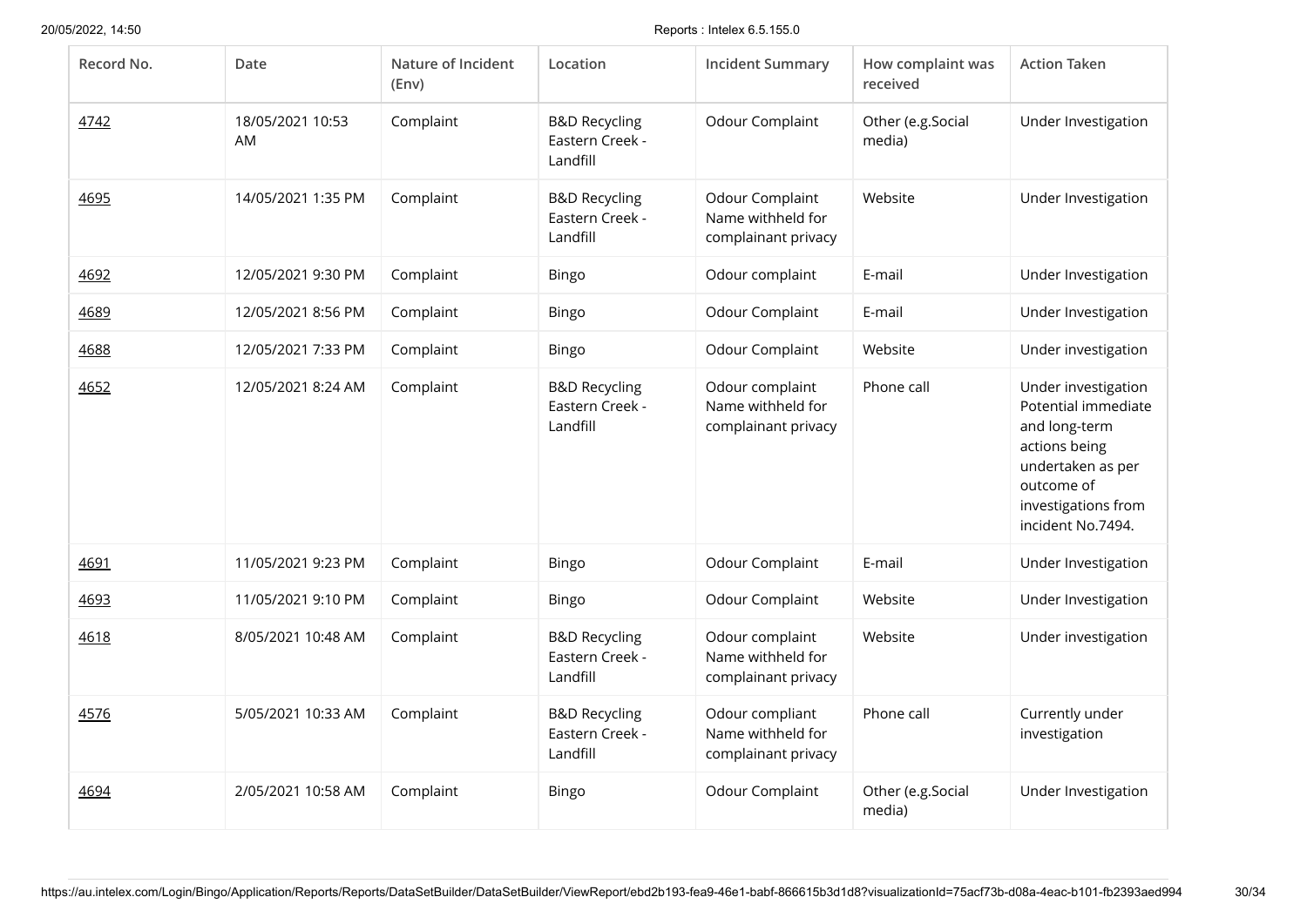| Record No. | Date                            | Nature of Incident<br>(Env) | Location                                                | <b>Incident Summary</b>                                                                                                                                                                     | How complaint was<br>received | <b>Action Taken</b>                                                                                                                                                                     |
|------------|---------------------------------|-----------------------------|---------------------------------------------------------|---------------------------------------------------------------------------------------------------------------------------------------------------------------------------------------------|-------------------------------|-----------------------------------------------------------------------------------------------------------------------------------------------------------------------------------------|
| 4620       | 30/04/2021 11:17<br>AM          | Complaint                   | <b>B&amp;D Recycling</b><br>Eastern Creek -<br>Landfill | Odour complaint<br>Name withheld for<br>complainant privacy                                                                                                                                 | Website                       | Under investigation                                                                                                                                                                     |
| 6649       | 28/04/2021 1:24 PM              | Complaint                   | <b>B&amp;D Recycling</b><br>Eastern Creek -<br>Landfill | Dust complaint                                                                                                                                                                              | Other (e.g.Social<br>media)   | Sweeper trucks<br>continuously<br>cleaned Honeycomb<br>Drive and Kangaroo<br>Ave. Also sweeper<br>truck and water cart<br>are continuously<br>used for dust control<br>inside the site. |
| 4409       | 26/04/2021 12:39<br>PM          | Complaint                   | <b>B&amp;D Recycling</b><br>Eastern Creek -<br>Landfill | Odour complaint<br>Name withheld for<br>complainant privacy                                                                                                                                 | Phone call                    | Currently<br>investigating                                                                                                                                                              |
| 4617       | 26/04/2021 11:30<br>AM          | Complaint                   | <b>B&amp;D Recycling - NSW</b>                          | As a resident of<br>Minchinbury, we are<br>still suffering badly<br>out here. Come and<br>see us in the evening<br>and see how bad the<br>problem is. When<br>can we expect some<br>relief? | Website                       | Under investigation                                                                                                                                                                     |
| 4616       | 26/04/2021 8:00 AM              | Complaint                   | <b>B&amp;D Recycling</b><br>Eastern Creek -<br>Landfill | Odour complaint<br>Name withheld for<br>complainant privacy                                                                                                                                 | Website                       | Under investigation.<br>Will be closed out via<br>7494                                                                                                                                  |
| 4621       | 26/04/2021 8:00 AM    Complaint |                             | <b>B&amp;D Recycling</b><br>Eastern Creek -<br>Landfill | Odour complaint<br>Name withheld for<br>complainant privacy                                                                                                                                 | Website                       | Under investigation                                                                                                                                                                     |
| 4398       | 23/04/2021 7:25 PM              | Complaint                   | <b>B&amp;D Recycling</b><br>Eastern Creek -<br>Landfill | Odour complaint<br>Name withheld for<br>complainant privacy                                                                                                                                 | Phone call                    | Currently under<br>investigation                                                                                                                                                        |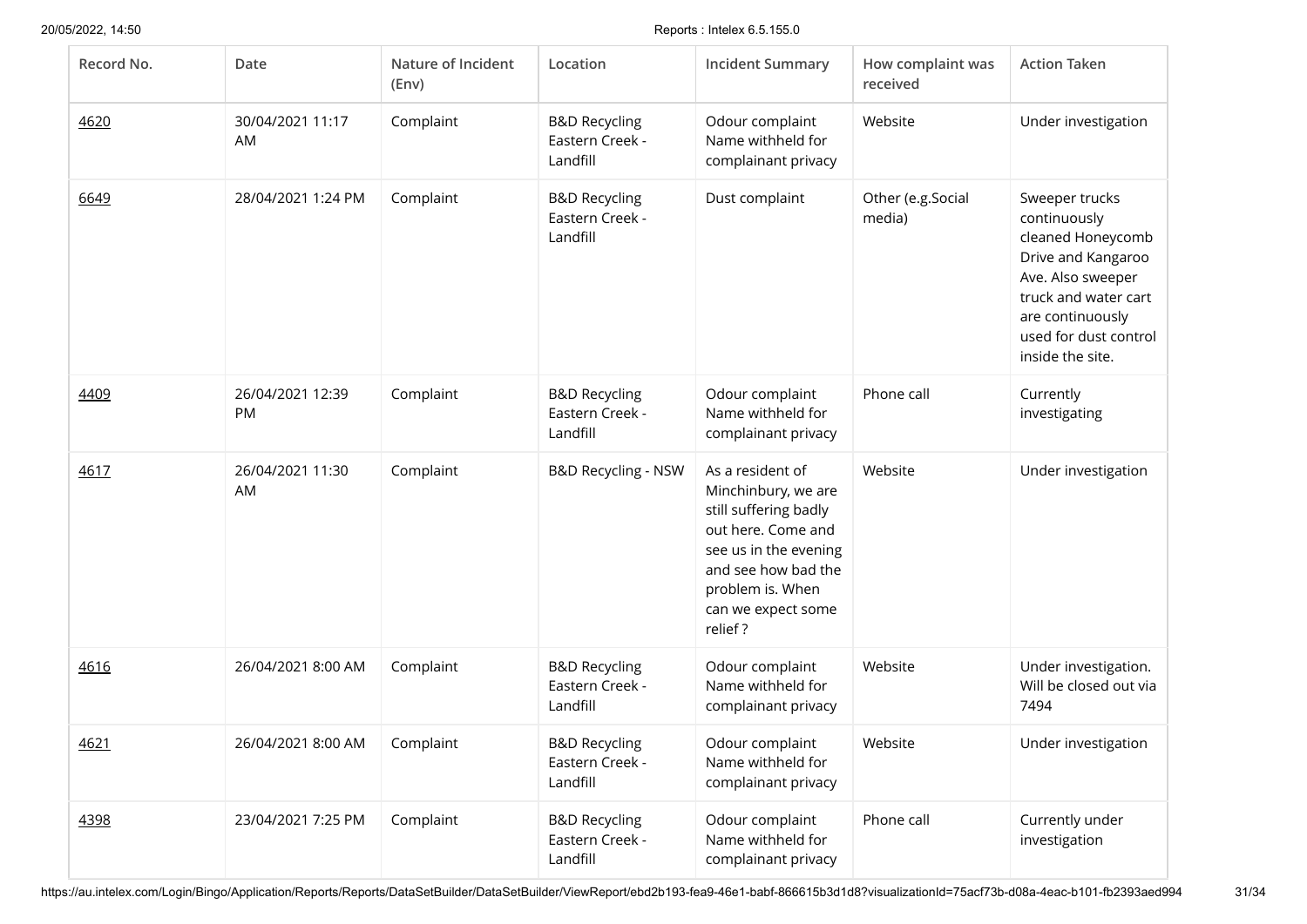| Record No. | Date               | Nature of Incident<br>(Env) | Location                                                | <b>Incident Summary</b>                                           | How complaint was<br>received | <b>Action Taken</b>                                                                                                                                          |
|------------|--------------------|-----------------------------|---------------------------------------------------------|-------------------------------------------------------------------|-------------------------------|--------------------------------------------------------------------------------------------------------------------------------------------------------------|
| 4397       | 23/04/2021 7:05 PM | Complaint                   | <b>B&amp;D Recycling</b><br>Eastern Creek -<br>Landfill | Complaint regarding<br>odour<br>Details not provided<br>by caller | Phone call                    | Under investigation.<br>Potential immediate<br>and long-term<br>actions being<br>undertaken as per<br>outcome of<br>investigations from<br>incident No.7494. |
| 4627       | 23/04/2021 4:00 PM | Complaint                   | <b>B&amp;D Recycling</b><br>Eastern Creek -<br>Landfill | Odour complaint<br>Name withheld for<br>complainant privacy       | Website                       | Under investigation                                                                                                                                          |
| 4569       | 23/04/2021 9:11 AM | Complaint                   | <b>B&amp;D Recycling</b><br>Eastern Creek -<br>Landfill | Odour complaint<br>Name withheld for<br>complainant privacy       | Other (e.g.Social<br>media)   | Under investigation                                                                                                                                          |
| 4570       | 19/04/2021 9:21 AM | Complaint                   | <b>B&amp;D Recycling</b><br>Eastern Creek -<br>Landfill | Odour complaint<br>Name withheld for<br>complainant privacy       | Other (e.g.Social<br>media)   | Under investigation.                                                                                                                                         |
| 4143       | 8/04/2021 11:39 AM | Complaint                   | <b>B&amp;D Recycling</b><br>Eastern Creek -<br>Landfill | Odour complaint<br>Name withheld for<br>complainant privacy       | Website                       | Under investigation                                                                                                                                          |
| 4633       | 7/04/2021 9:07 PM  | Complaint                   | <b>B&amp;D Recycling</b><br>Eastern Creek -<br>Landfill | Odour complaint<br>Name withheld for<br>complainant privacy       | Website                       | Under investigation                                                                                                                                          |
| 4634       | 7/04/2021 7:44 PM  | Complaint                   | <b>B&amp;D Recycling</b><br>Eastern Creek -<br>Landfill | Odour complaint<br>Name withheld for<br>complainant privacy       | E-mail                        | Under investigation                                                                                                                                          |
| 4628       | 7/04/2021 5:30 PM  | Complaint                   | <b>B&amp;D Recycling</b><br>Eastern Creek -<br>Landfill | Odour complaint<br>Name withheld for<br>complainant privacy       | Website                       | Under investigation                                                                                                                                          |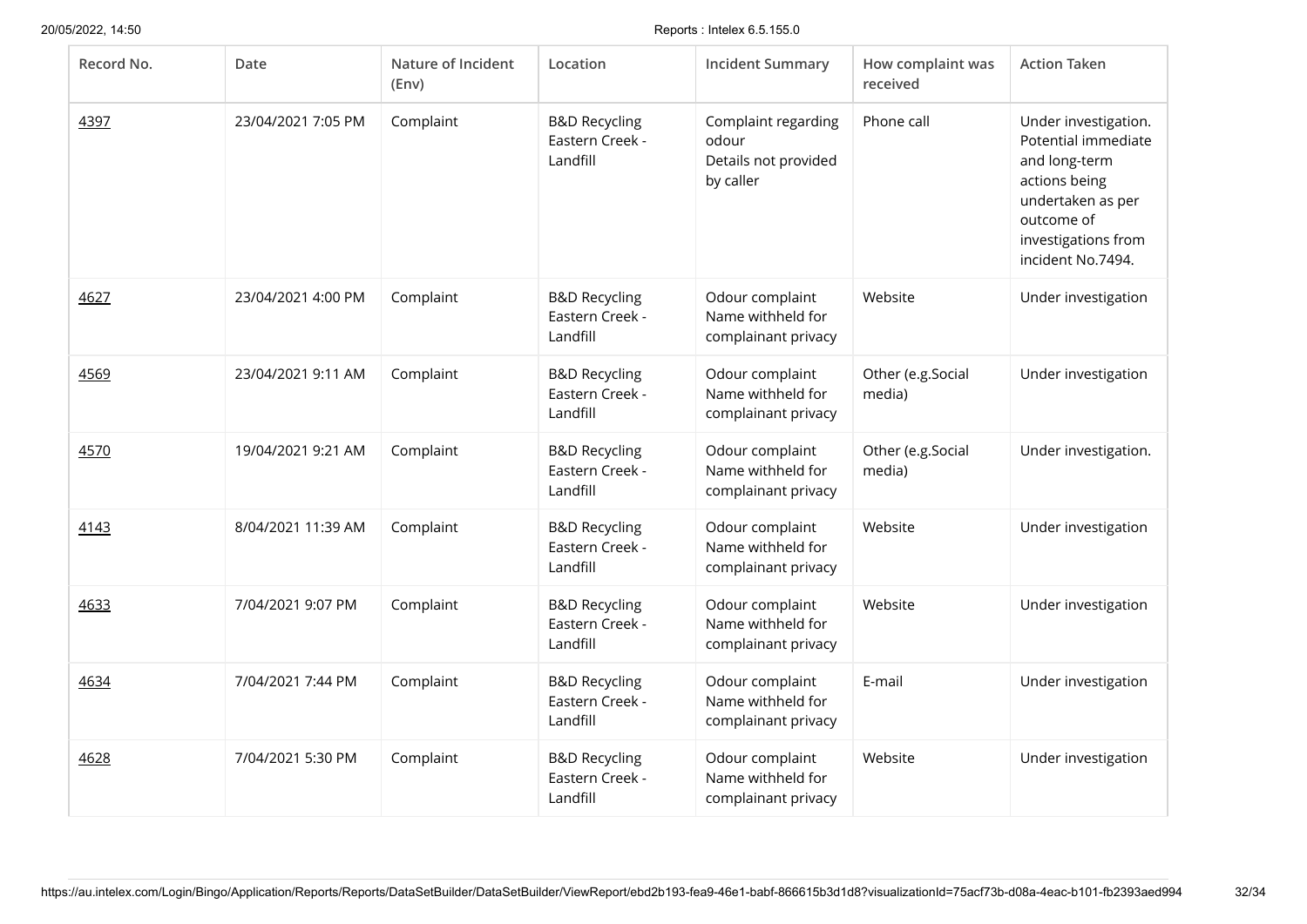| Record No. | Date                   | Nature of Incident<br>(Env) | Location                                                | <b>Incident Summary</b>                                                                                                                                         | How complaint was<br>received | <b>Action Taken</b>                                                                                                          |
|------------|------------------------|-----------------------------|---------------------------------------------------------|-----------------------------------------------------------------------------------------------------------------------------------------------------------------|-------------------------------|------------------------------------------------------------------------------------------------------------------------------|
| 4629       | 7/04/2021 1:01 PM      | Complaint                   | <b>B&amp;D Recycling</b><br>Eastern Creek -<br>Landfill | Odour complaint<br>Name withheld for<br>complainant privacy                                                                                                     | Website                       | Under investigation                                                                                                          |
| 4148       | 7/04/2021 1:00 PM      | Complaint                   | <b>B&amp;D Recycling</b><br>Eastern Creek -<br>Landfill | Odour complaint<br>Name withheld for<br>complainant privacy                                                                                                     | E-mail                        | Under investigation                                                                                                          |
| 4630       | 7/04/2021 12:59 PM     | Complaint                   | <b>B&amp;D Recycling</b><br>Eastern Creek -<br>Landfill | Odour complaint<br>Name withheld for<br>complainant privacy                                                                                                     | E-mail                        | Under investigation                                                                                                          |
| 4144       | 7/04/2021 11:00 AM     | Complaint                   | <b>B&amp;D Recycling</b><br>Eastern Creek -<br>Landfill | Odour complaint<br>Name withheld for<br>complainant privacy                                                                                                     | Website                       | Under investigation                                                                                                          |
| 4615       | 7/04/2021 9:30 AM      | Complaint                   | <b>B&amp;D Recycling</b><br>Eastern Creek -<br>Landfill | Odour complaint<br>Name withheld for<br>complainant privacy                                                                                                     | E-mail                        | Under investigation                                                                                                          |
| 4571       | 7/04/2021 9:22 AM      | Complaint                   | <b>B&amp;D Recycling</b><br>Eastern Creek -<br>Landfill | Odour complaint<br>Name withheld for<br>complainant privacy                                                                                                     | Other (e.g.Social<br>media)   | Under investigation                                                                                                          |
| 4741       | 6/04/2021 6:08 PM      | Complaint                   | <b>B&amp;D Recycling</b><br>Eastern Creek -<br>Landfill | Odour Complaint                                                                                                                                                 | Website                       | Under Investigation                                                                                                          |
| 3092       | 23/12/2020 11:28<br>AM | Complaint                   | <b>B&amp;D Recycling</b><br>Eastern Creek<br>General    | <b>EPA</b> received<br>complaint via council<br>regarding thick mud<br>tracking onto<br>Honeycomb Drive<br>allegedly from<br>Bingo's Eastern<br>Creek facility. | E-mail                        | Complaint<br>investigated and<br>controls increase to<br>ensure the site does<br>not contribute to<br>local tracking issues. |